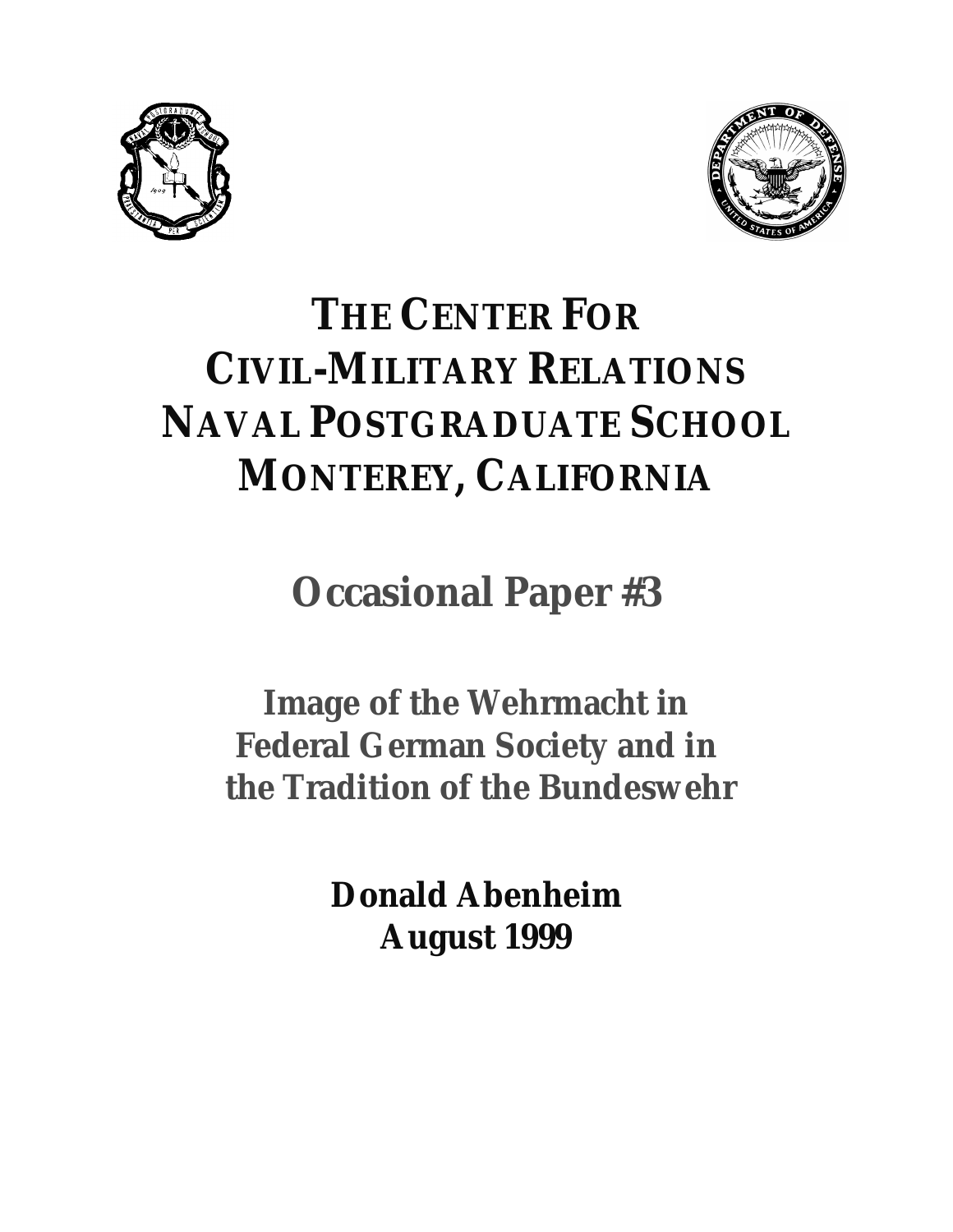The U.S. Agency for International Development (USAID) sponsored the research in this report under agreement AEP-A-00-98-00014-00, which established the Partnership for Democratic Governance and Society. The Partnership for Democratic Governance and Society (PDGS) conducts programs to strengthen the capacity of civilians to provide leadership in defense management, policymaking and analysis. The PDGS conducts its programs in cooperation with local legislatures, political parties, civic organizations, academic institutions, media and the civilian elements of the defense establishment.

The PDGS is funded principally through a cooperative agreement with the United States Agency for International Development. Its membership consists of the following five organizations from Argentina, the Philippines, and the United States. These are the National Democratic Institute (NDI); the Center for Civil-Military Relations (CCMR); the Seguridad Estratégica Regional en el 2000 (SER en el 2000); the Institute for Strategic and Development Studies (ISDS); and the Universidad Torcuato Di Tella (UTDT).

The views expressed in this publication are those of the author and do not reflect the official policy or position of the Department of Defense of the United States Government.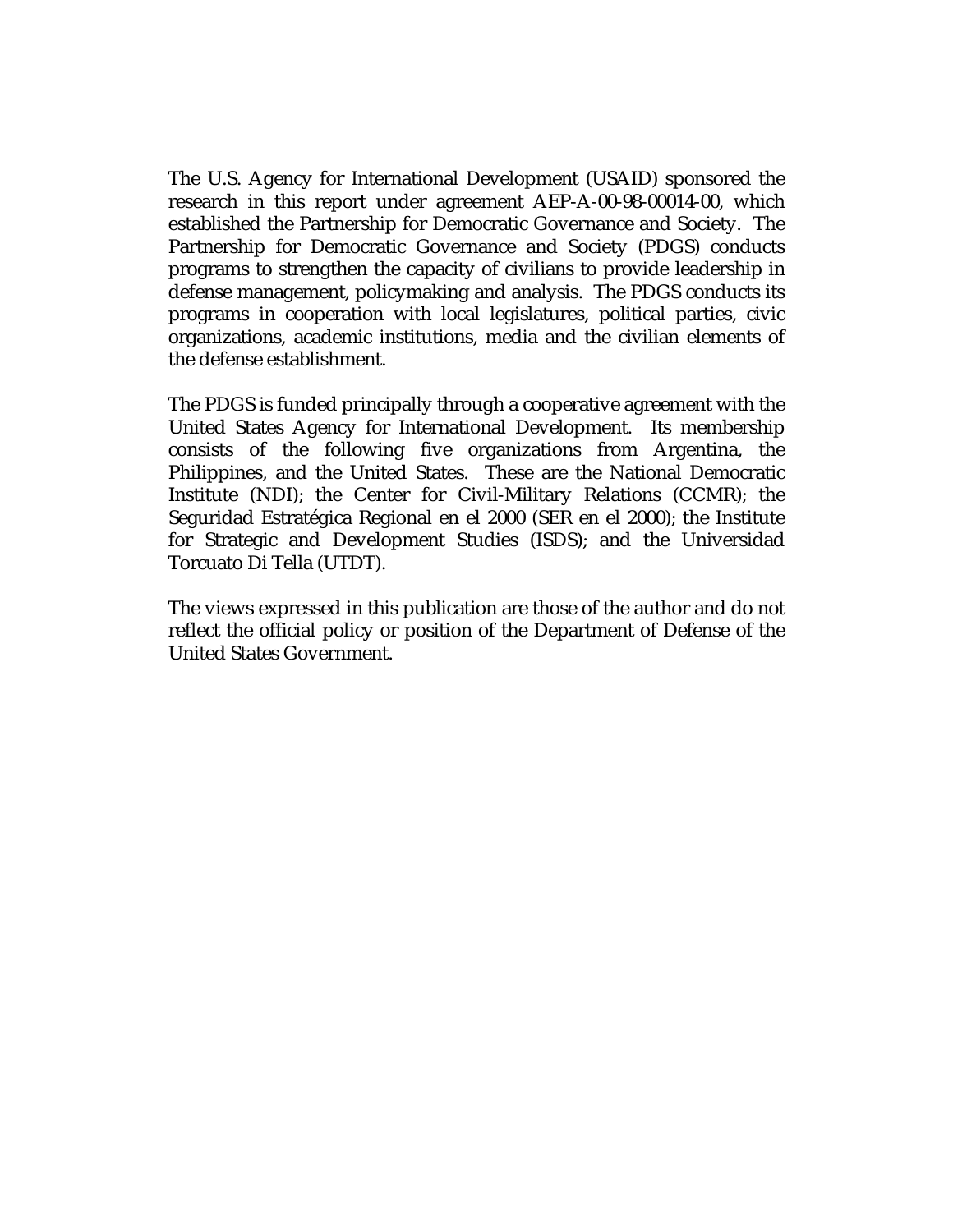## **The Center for Civil-Military Relations**

The Center for Civil-Military Relations at the Naval Post-Graduate School (CCMR, Monterey, CA) is an implementing organization of the U.S. Department of Defense's Expanded-International Military Education and Training Program and has amassed both scholarly and practical expertise educating civilian and military defense professionals from more than 40 countries. CCMR was established in 1994 and is sponsored by the Defense Security Cooperation Agency (DSCA). CCMR conducts civil-military relations programs designed primarily for military officers, civilian officials, legislators, and non-government personnel. These programs include courses designed to be taught both in residence at NPS and in a Mobile Education Team (MET) format, depending upon requirements. Three programs offered by CCMR include the MET, the Masters Degree in International Security and Civil-Military Relations, and the Executive Program in Civil-Military Relations.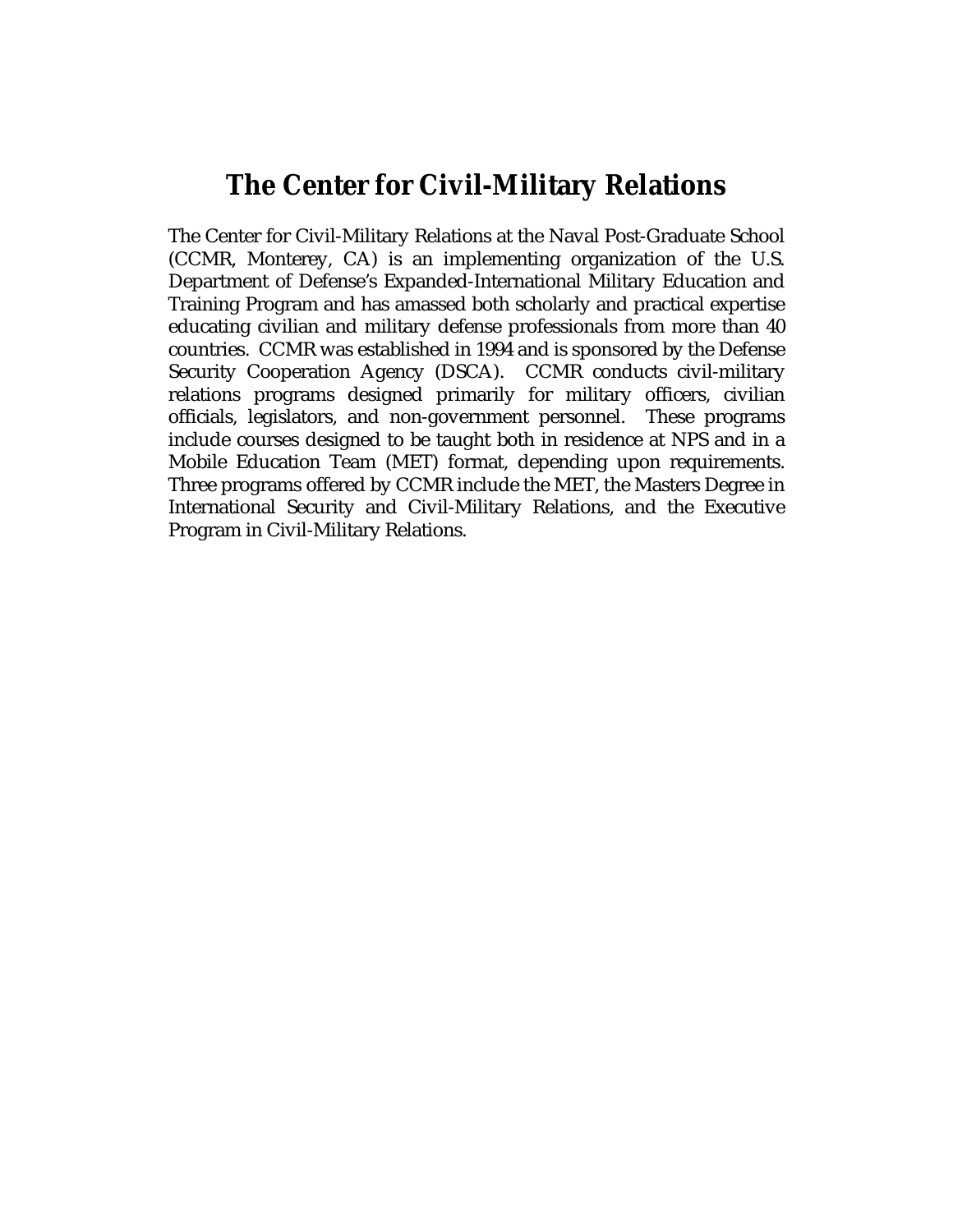# **Donald Abenheim**

Born in San Francisco on 9 April 1953, Abenheim received his A.B. in German Studies (1975) and his Ph.D. in Modern European History (1985) at Stanford University. From 1981 until 1984 he served as a civilian liaison from U.S. Army, Europe to the German armed forces. He became a professor of strategy at the Naval Postgraduate School, Monterey in 1985, and Visiting Scholar at the Hoover Institution on War, Revolution and Peace at Stanford University in 1987. He is also affiliated with the Stanford University International Relations program. His ongoing labor at both locales addresses the past, present and future of nationalism and war in Europe, as well as strategic studies generally.

He is the author of *Reforging the Iron Cross* (Princeton, 1989) and *Bundeswehr und Tradition* (Munich, 1989), two studies of German military professionalism and democracy from 1945 until the late 1980s. At present he is preparing a monograph on the German military since unification, as well as a text on the character and evolution of German foreign and defense policy in NATO. Since 1989, Abenheim has been a consultant to the National Security Council, the Office of Secretary of Defense, the Chief of Naval Operations, and the Deputy Chief of Staff of Operations and Plans, U.S. Army. In 1992, he served on temporary duty in the U.S. Mission to NATO. He works closely with the Ministry of Foreign Affairs and Ministry of Defense of the Federal Republic of Germany on Atlantic security.

Since 1993 he has been Regional Program Manager for Europe at the Center for Civil-Military Relations. This program provides executive education in pluralistic civil-military affairs in such emerging democracies as Czech Republic, Poland, Slovak Republic, and Hungary within the overall goals of NATO's "Partnership for Peace." This effort has become a prominent feature of U.S. bilateral relations with central and eastern European countries. Abenheim has organized numerous civil-military seminars in these countries and maintains a steady liaison with the ministries of defense in central Europe, with officials in NATO and with the U.S. Department of Defense and Department of State.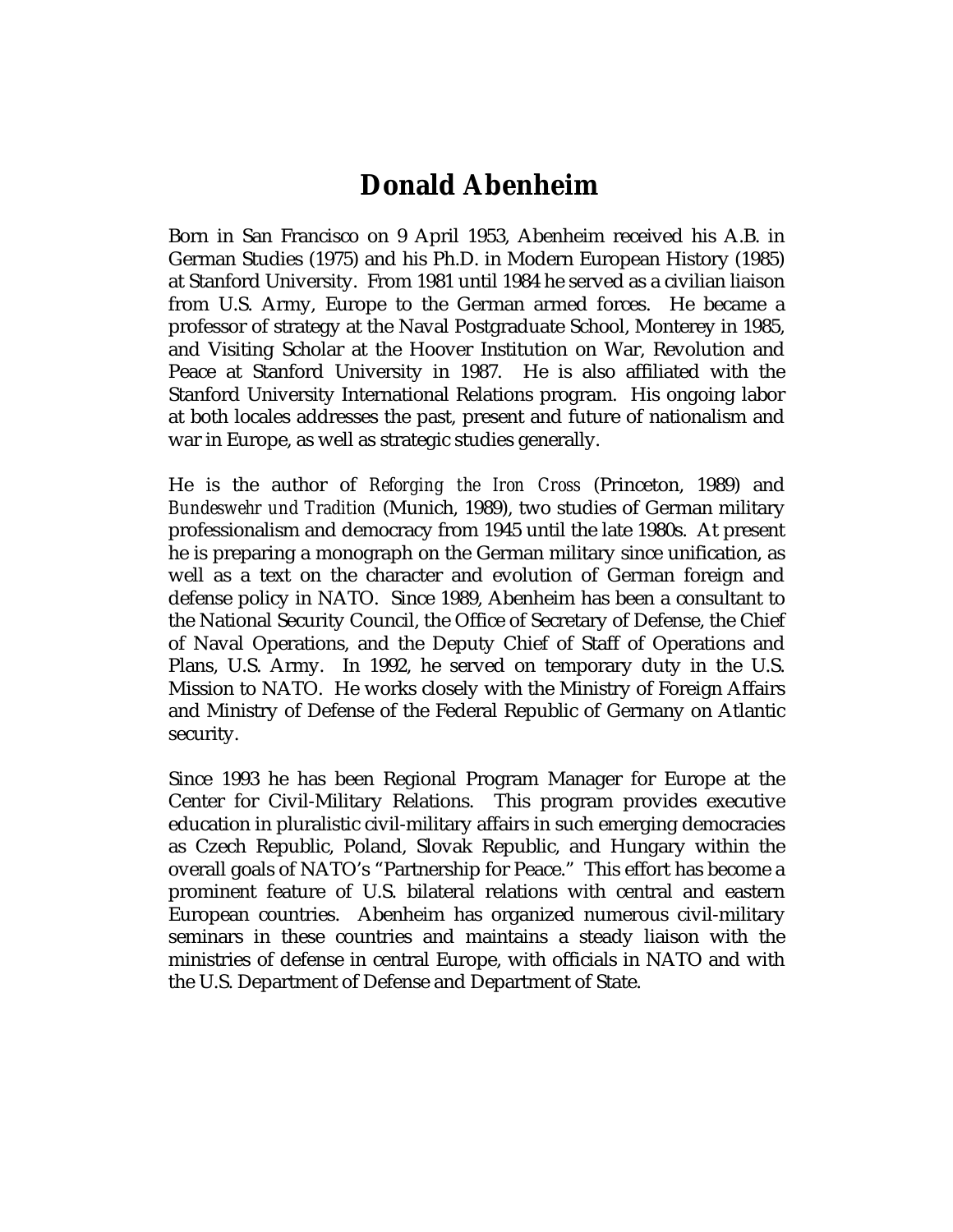## **Image of the Wehrmacht in Federal German Society and in the Tradition of the Bundeswehr<sup>1</sup>**

#### **Introduction**

 $\overline{a}$ 

 The collapse of the Soviet civil-military system in 1989-91 has led to the enlargement of Euro-Atlantic democratic civil-military relations and military professionalism into central and eastern Europe.<sup>2</sup> Since 1990, this process has featured prominently in the reform of the North Atlantic Treaty Organization, whose "Partnership for Peace" has emphasized the need to place political ideals of security, defense and military service on a democratic footing in the sphere beyond the Elbe, Danube, Moldau and Vistula. Many participants in, and observers of, this process have tended to treat these events as *sui generis*, that is, as essentially being without precedent. While the details and certain key aspects of how the central and eastern Europeans have junked the Soviet system of civilmilitary relations have been surely unique, the collapse of regimes and the reorientation of civil-military fundamentals recalls how episodes of military reform have unfolded in the European past. Since Niccolo Machiavelli's proposals in

 $1$ <sup>1</sup> The research for this essay was generously supported by the U.S. Agency for International Development, whom this author wishes to thank. The views expressed here are solely those of the author and do not represent those of the U.S. Government.

<sup>&</sup>lt;sup>2</sup> See: NATO Office of Information and Press, eds. NATO Handbook: 50th Anniversary ed. (Brussels, 1998), pp. 59ff; Jeffrey Simon, NATO Enlargement and Central Europe: A Study in Civil-Military Relations, (Washington, 1996); Donald Abenheim, "The German Soldier and National Unity," in After the Wall: Eastern Germany since 1989, Patricia J. Smith ed. (Boulder/Oxford, 1998), pp. 257-279.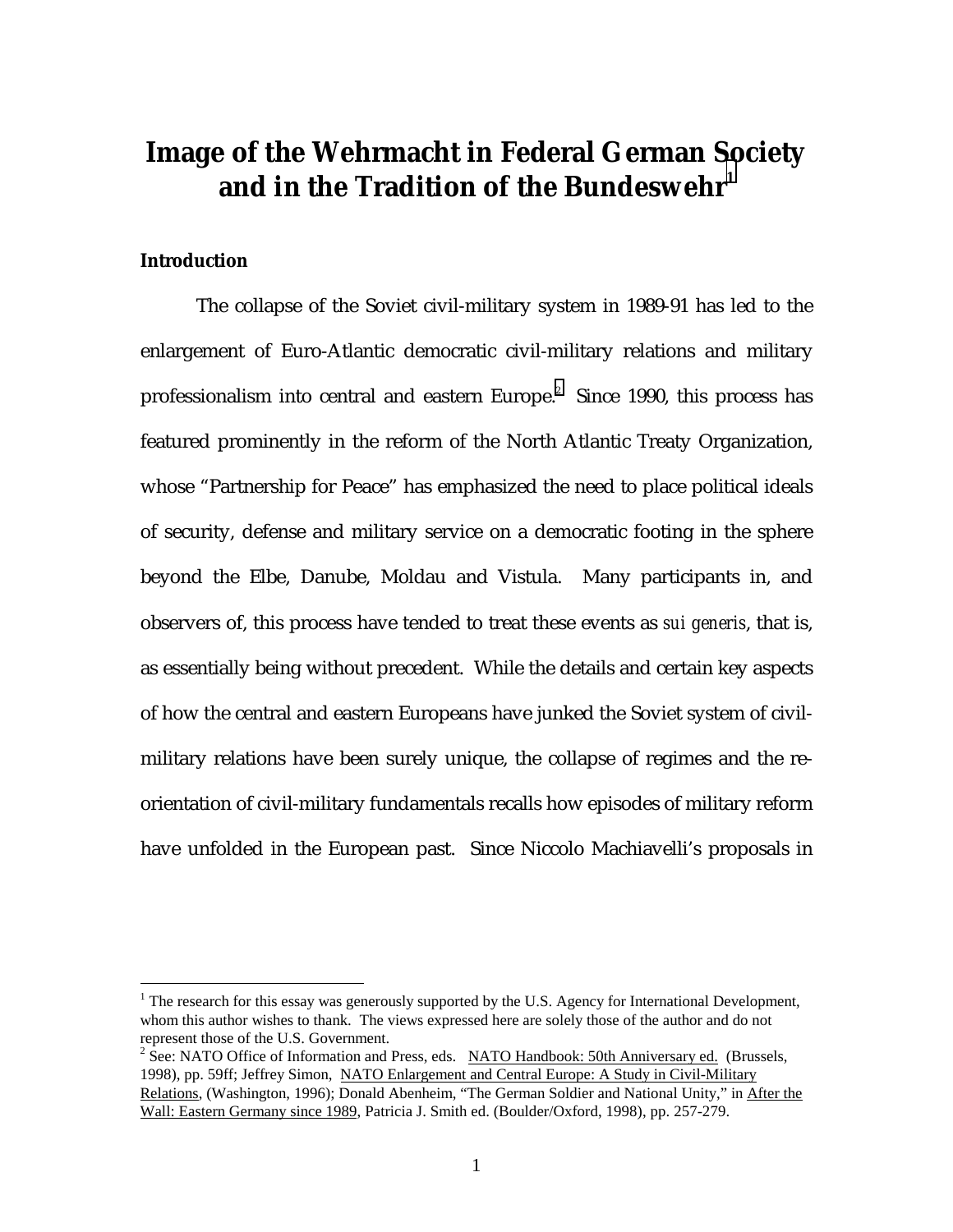the fifteenth century to re-organize the army of Florence, military reform has been more or less a constant feature of modern European history. $^{\text{3}}$ 

 No where has this generalization been more true than in the record of the soldier and the state in Prussian-German history. $^4$  Such reforms began with the Hohenzollern Great Elector's reform of the Prussian army in the wake of the Thirty Years' War and continued through three centuries until German unification in 1990. However, the fate of German soldiers in the wake of defeat in 1918, the union of such soldiers and national socialism and the impact of the Second World War upon German society remain especially prominent in this respect. $^{\rm 5}$  The fate of the soldier in state in the era 1914-45 has formed an object of civil-military debate in German society from war's end in 1918-19 until this writing in the final months of the 20th century.

 The present work concentrates on an aspect of the above, namely the manner in which the citizens of the Federal Republic of Germany have dealt with the symbolic and professional legacies of defeat in the past half century. This misunderstood subject commends itself to further reflection and analysis in an

<sup>&</sup>lt;sup>3</sup> For instance, see Hans Delbrueck, Die Geschichte der Kriegskunst im Rahmen der politischen Geschichte, 4 vols. (Berlin, 1920ff.); Michael Howard, War in European History (Oxford, 1976); Peter Paret, Clausewitz and the State (New York/Oxford, 1976); John L. Lynn, ed. Tools of War: Instruments: Ideas and Institutions, 1400-1871 (Urbana/Chicago, 1990). 4

<sup>&</sup>lt;sup>4</sup> See: Gordon A. Craig, The Politics of the Prussian Army, 1640-1945 (New York/Oxford, 1964); Gerhard Papke, et al eds. Handbuch zur deutschen Militaergeschichte, 1648-1939, 6vols. (Munich, 1979); Karl Volker Neugebauer, ed. Gruendzuege der deutschen Militaergeschichte, 2 vols. (Freiburg, 1993). 5

<sup>&</sup>lt;sup>5</sup> Among a vast literature, see, for instance: Hans-Juergen Mueller, <u>Das Heer und Hitler: Armee und NS</u> Regime, 2d. ed. (Munich, 1988); Omer Bartov, Hitler's Army: Soldiers, Nazis and War in the 3d Reich (Oxford/New York, 1991); Hans-Guenther Thiele, ed. Die Wehrmachtausstellung: Dokumentation einer Kontroverse (Bremen, 1997); Heribert Prantl, ed. Wehrmachtsverbrechen: eine deutsche Kontroverse (Hamburg, 1997); Hans Poeppel, et al. eds. Die Soldaten der Wehrmacht (Munich, 1998); Militaergeschichtliches Forschungsamt eds. Die Wehrmacht: Mythos und Realitaet (Munich, 1999). A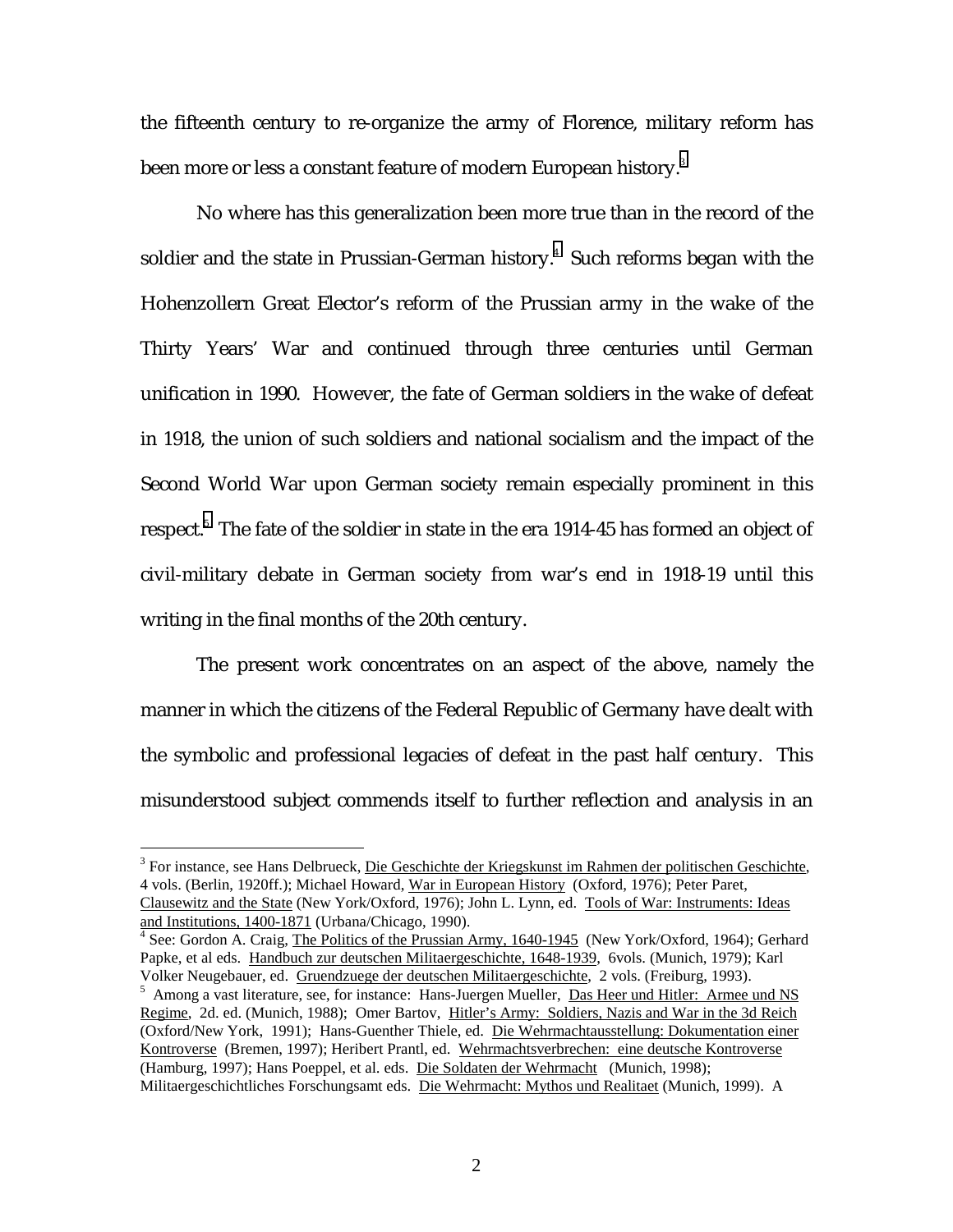English-speaking world, which remains more transfixed upon the causes and course of the two world wars than on their effects on the latter half of the century. This story also suggests itself to students of civil-military reform across the face of the globe interested in the impact of images of the past upon contemporary civil-military debate since all must to some degree deal with the legacies of the past in which the images of the armed forces are often extremely politicized.

 In view of the long and fundamental importance of the military in Germany, its entry into war and defeat twice in the century under very different situations in civil-military relations, and the long and ongoing debate about the position of the military in society, there should be conclusions or "lessons" that are relevant for most new democracies. While we are indeed aware that all countries have unique challenges and thus the responses must also be unique, the case of how Germany deals with its military legacy, and particularly the definition of the professional soldier, is so rich and complex that we are convinced that scholars and decision makers throughout the world will find much of relevance in the pages that follow. The mere fact that there is a debate in Germany may encourage others to also debate their military legacies which in many cases are publicly ignored to fester until a political crisis brings them to a head, often with disastrous results.

journalistic treatment of the soldier in national socialism is from a television series, Guido Knopp et al, Hitlers Krieger (Munich, 1998).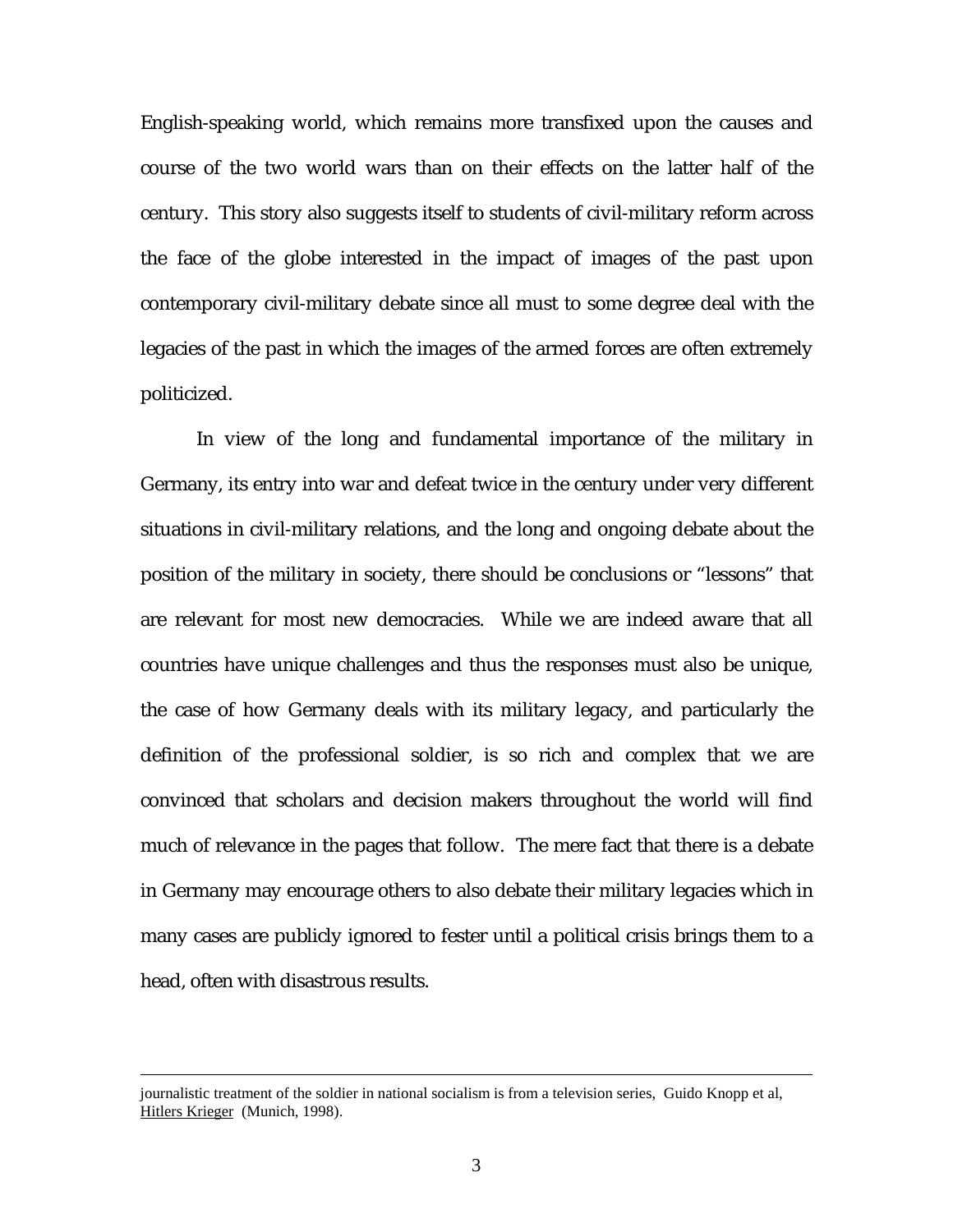The unexpected success of democracy in Germany over the past half century has had an important civil-military component that is often overlooked by those unfamiliar with German politics and society since 1949. This civilmilitary aspect is reflected in how political and cultural elites in the FRG have thought about and acted upon the respective experiences of Germany's bid for world power, its defeat in 1918, the failed republic, the Nazi regime, and yet another, more horrible lost war. This process is closely linked to the idea of "coming to grips with the past," that is, the ethical, cultural, and above all intellectual-political reflection about past events and how such thought manifests itself in civil-military institutions and policy. The following pages interpret a little known debate within Germany about the nature of military professionalism and democracy in the wake of defeat, the rise of the Cold War, and the changing international and domestic-political aspects of Federal German civil-military relations.

#### **Old Photographs And Old Questions Posed Anew**

 $\overline{a}$ 

 What images of word and film best capture the legacy of the Wehrmacht (German armed forces) in the Federal Republic? Is it the amputee in a dyed field blouse and cap making his way on crutches amid the rubble?<sup>6</sup> Could it be scenes circa 1946 of the senior military leadership on trial at Nuremberg?; or, of the last

<sup>&</sup>lt;sup>6</sup> See: Klaus Honnef et al eds. Ende und Anfang: Photographen in Deutschland um 1945 (Berlin, 1995); Dagmar Barnouw, Germany, 1945: Views of War and Violence (Bloomington/Indianapolis, 1996); Karl Hoche, In diesem unserem Haus: eine Geschichte der Bundesrepublik in ihren Bildern (Duesseldorf/Zuerich, 1996).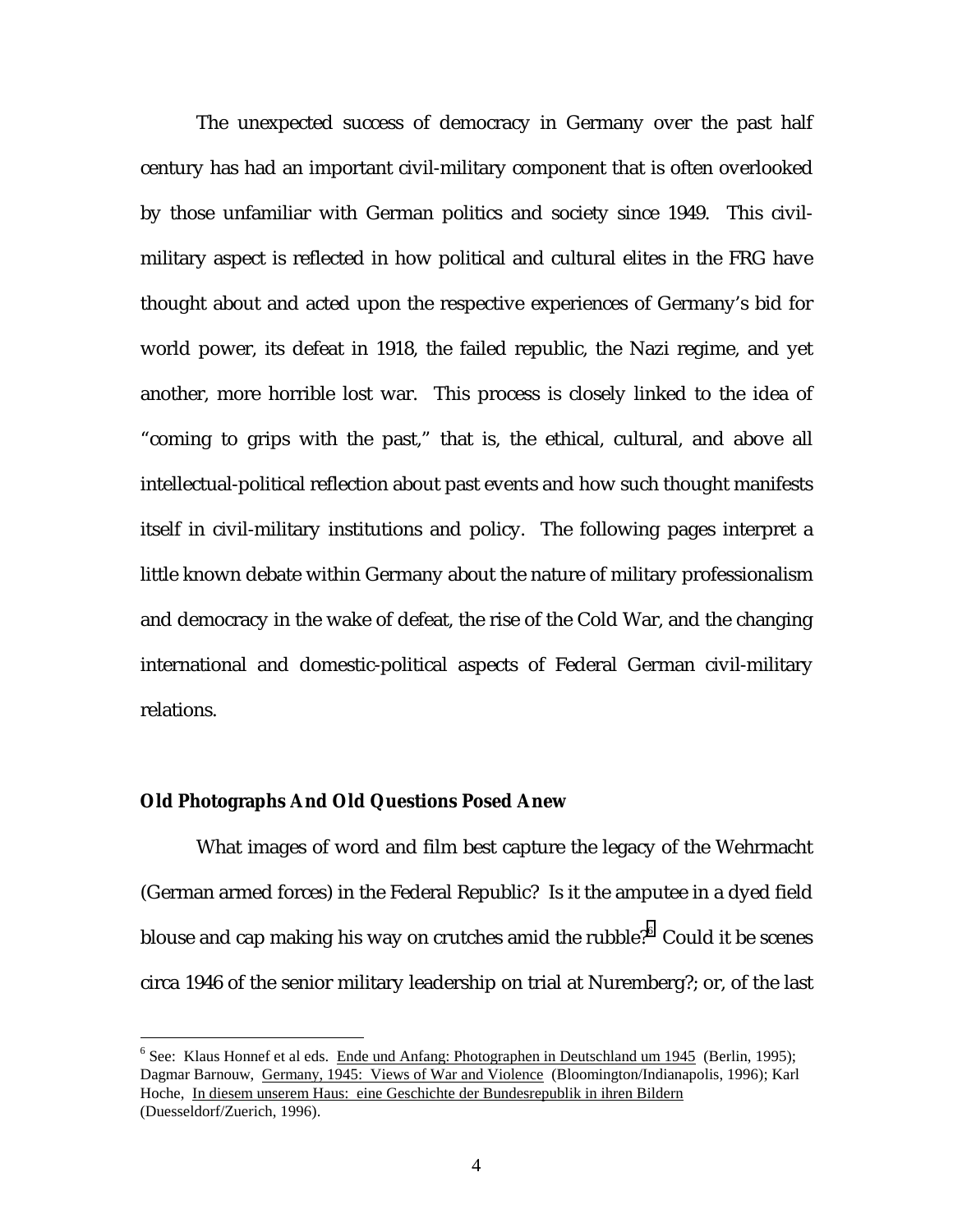prisoners of war returning to Germany after their release from Soviet camps in 1955?; or the novelist Hans-Hellmut Kirst's depiction of barracks square brutality and farce in the novels *Null Acht Fuenfzehn*?; or of the dramatist Carl Zuckmayer's portrait of the air ace Ernst Udet's undoing in *Des Teufels General*? Perhaps, some would choose the thrilling depictions of soldierly bravery and the technical mastery of the military art with Stukas on high and Panthers on the attack found in the illustrated veterans' magazine, *Der Frontsoldat Erzaehlt*?

 While any one of these images might offer a point of departure, this essay begins with a reflection on a collection of photographs from the Second World War that, in the present decade, has aroused bitter emotions in contemporary politics.<sup>7</sup> A studio portrait of an un-named young German soldier in his walking-out uniform contrasts with snap-shots of an execution somewhere in the rear area of the eastern front. In the former image, a young man in peaked cap and walking-out dress fixes his gaze purposefully beyond the portrait camera's lens. The second image reveals a group of German military and non-military personnel, as well as Russian civilians, transfixed by the shattered corpses that swing from the hangman's noose. The juxtaposition of images confronts the present with the dilemma of how German soldiers did or did not cross the ethical and professional frontier that separates a disciplined, regular army from becoming perpetrators of mass slaughter for genocidal purposes. The storm of

<sup>&</sup>lt;sup>7</sup> Hanes Heer et al eds. Vernichtungskrieg: Verbrechen der Wehrmacht, 1941-1944 (Hamburg, 1995), pp. xiv-xv. This is the edition of essays to supplement the catalogue of the Wehrmacht exhibition staged by the Hamburg Institute for Social Research. This exhibition became a source of civil-military controversy after 1995.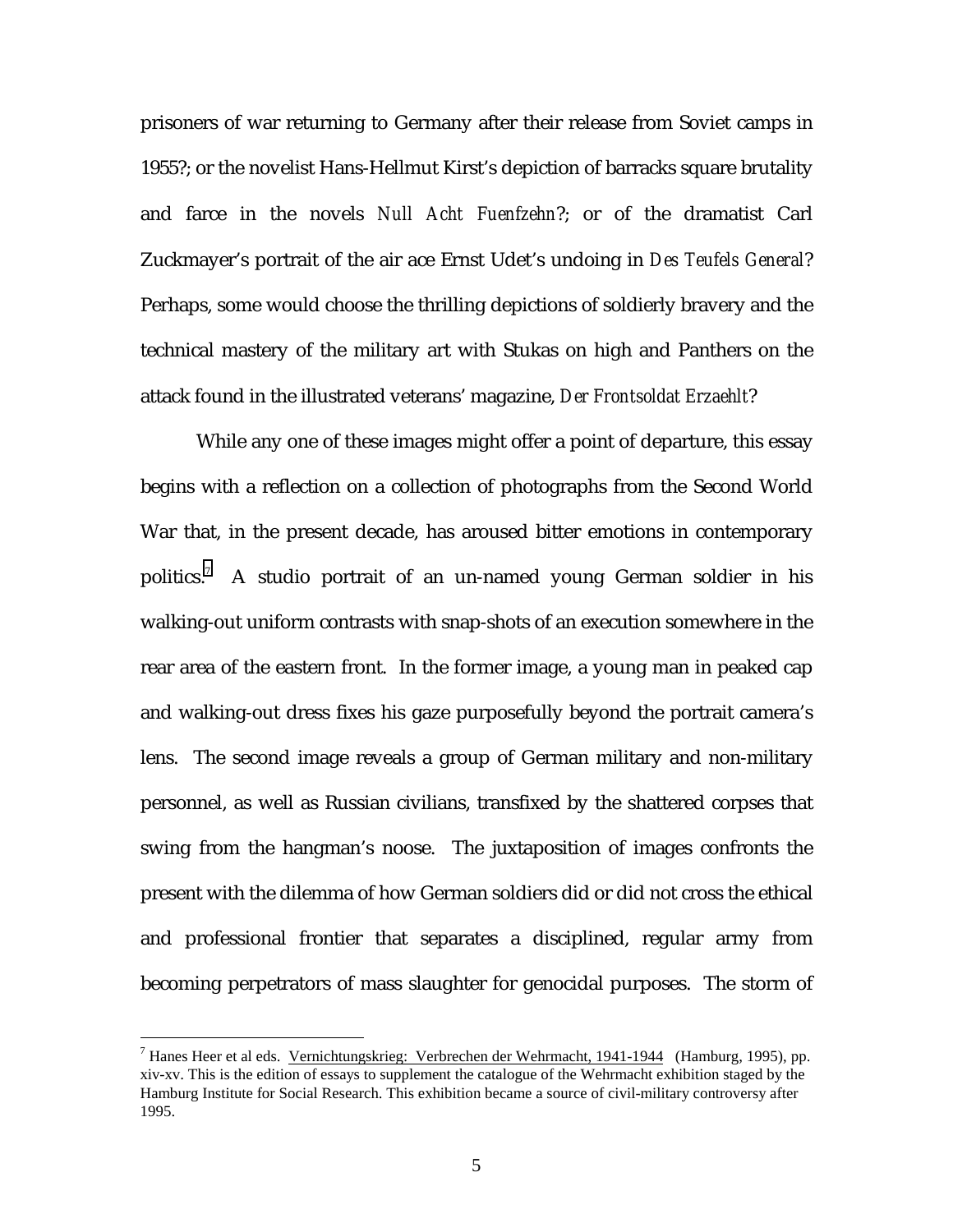ideological mass violence that swept this recruit from the photo atelier to the front and which, in all likelihood, brought death to him and to the victims of the executioner has left behind great wreckage to the present day. The after-effects of this tempest have compelled those who survived as well as their heirs to consider the dilemma of how the second German democracy dealt with the legacy of national socialism and how the Federal Republic sought to reconcile military professionalism with the disasters of mass politics and the soldierly ethos. The debate that began in the mid-1990s about the so-called Wehrmacht exhibition represents the most recent episode in a long-standing process of coming to grips with the past as concerns these issues.<sup>8</sup> At various times since 1949, civilians and soldiers have addressed the image of the Wehrmacht in Federal German society in connection with the transformation of the international system of states and the changing complexion of domestic society. In particular, the debate about the valid heritage of the Bundeswehr (Federal German Armed Forces) forms but a subsidiary phenomenon of a general political and social self-examination of the past in German society that has burst forth with new energy since the European collapse of the communist system a decade  $a\alpha$ <sup>9</sup>

<sup>&</sup>lt;sup>8</sup> See sources on exhibition also in note 5, above.

<sup>&</sup>lt;sup>9</sup> See two German works: Ulrich Brochhagen, Nach Nuremberg: Vergangenheitsbewaeltigung und Westintegration in der Aera Adenauer (Hamburg, 1994); Norbert Frei, Vergangenheitspolitik: Die Anfaenge der Bundesrepublik und die NS Vergangenheit (Munich, 1996). On the general issue of society, culture, mentality and the legacy of war, see: Hermann Glaser, Kulturgeschichte der Bundesrepublik Deutschland, 3 vols. (Munich/Vienna, 1985); on these issues in society, politics and ideas as they pertain to scholarly elites until 1989, see: Charles Maier, The Unmasterable Past: History, Holocaust and German National Identity (Cambridge/London, 1988). Glaser updated his work as Deutsche Kultur, 1945-2000 (Munich/Vienna, 1997).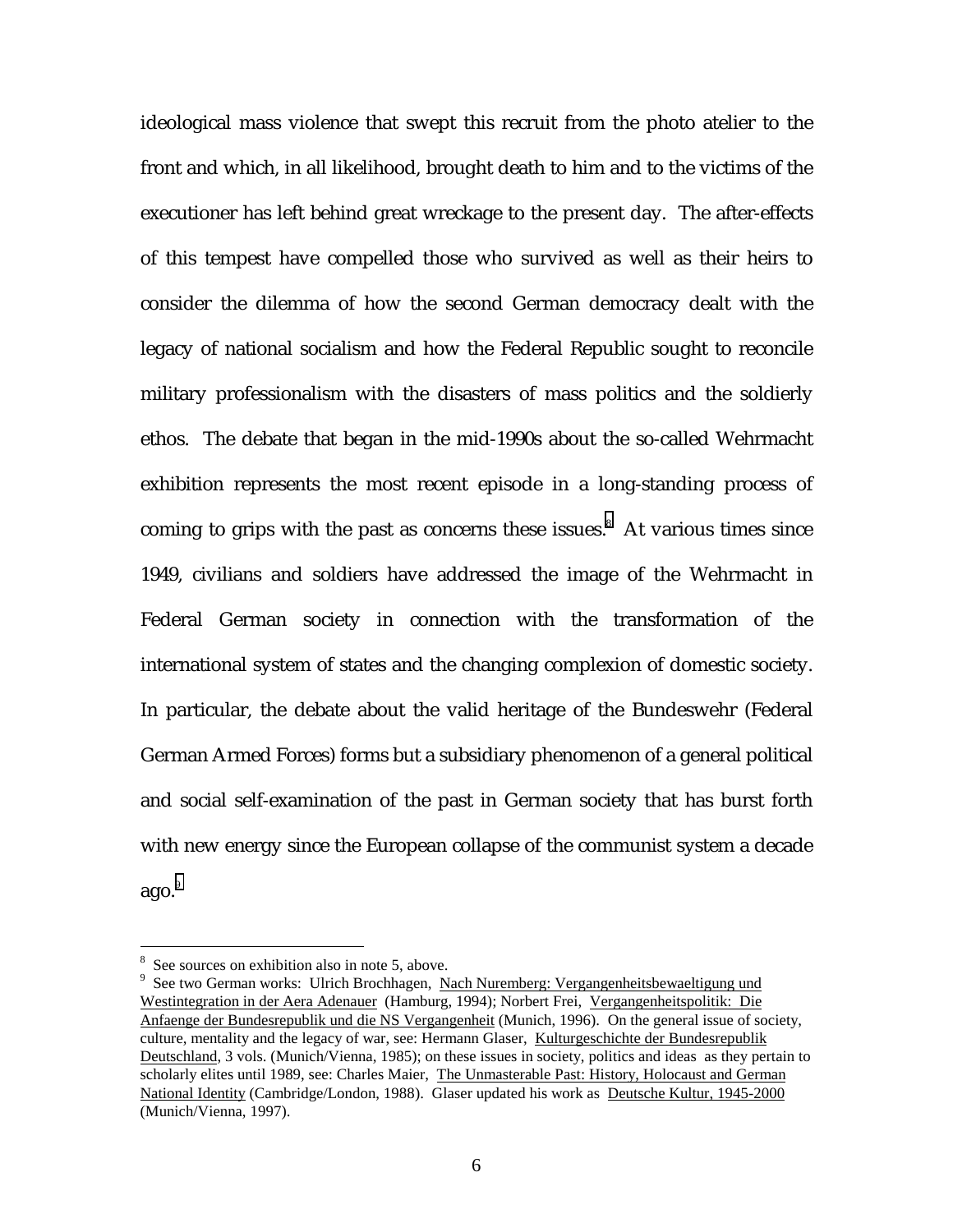### **Continuities Of Democracy And Military Professionalism: The Political And Social Setting In The Beginning Of Debate, 1945-49**

 These elements of continuity in the struggle to extract historical truth about the soldier in national socialism follow quite naturally from the evolution of military professionalism and from the consolidation of democracy in modern Europe. Such issues concern more than merely central Europe; however, as such historians as Klaus Juergen Mueller and Michael Geyer have suggested,<sup>10</sup> in the first half of the 20th century the failures of democracy, mass politics and the soldierly calling brought disastrous consequences for soldier and civilian alike. Thus, this story stands within the frame of 20th century civil-military relations as much as it does within contemporary German history. Germans have consistently used the unceasing debate about image of the Wehrmacht as a means to address more general civil-military issues in politics and society. $^{\rm n}$ 

 Furthermore, any understanding of the legacy of the Wehrmacht in Federal Germany exists in connection with the evolution of Vergangenheitsbewaeltigung (mastery of the past) as a general political and social phenomenon amid the changing character of German democracy. The early phase of this phenomenon has recently been given an insightful treatment by Norbert Frei, who suggests that the founders of the early Federal Republic,

 $10$  Klaus-Juergen Mueller, Armee und Drittes Reich, 1933-1939 (Paderborn, 1989); Michael Geyer, "German Strategy in the Age of Machine Warfare, 1914-1945," in Peter Paret ed. Makers of Modern Strategy, 2d ed. (Princeton, 1986) pp. 527-597.<br><sup>11</sup> These issues as they pertain to the era 1950-1986 are developed in this author's <u>Reforging the Iron Cross</u>

<sup>(</sup>Princeton, 1988).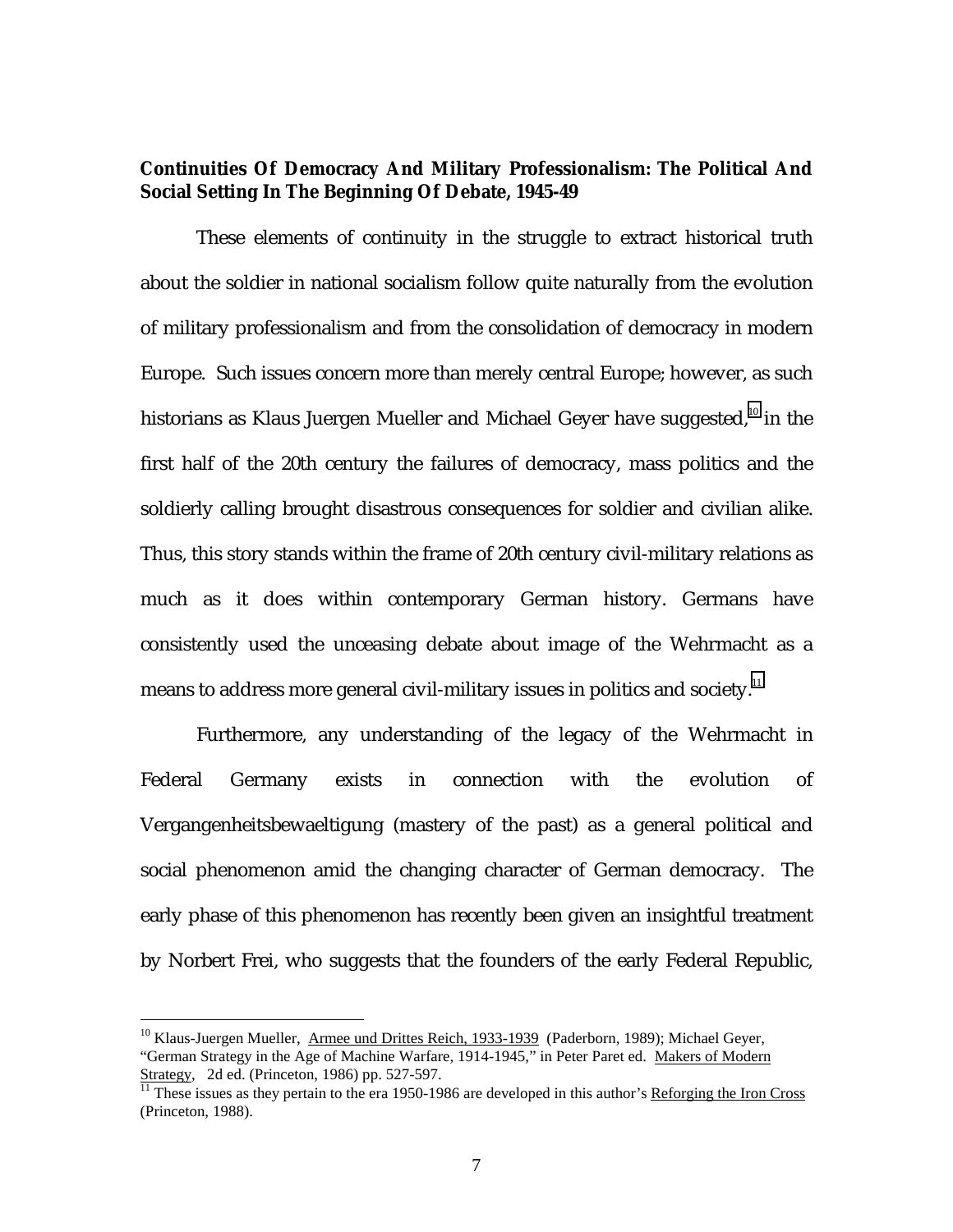rather than simply tolerating a restoration of the worst of clapped-out Weimar functionaries and Nazi fellow travelers, sought to fashion a workable policy of democratic integration from the civil-military mistakes of 1918-45 and from the political and social exigencies of the moment.<sup>12</sup> One need only recall how Germany between 1919 and 1933 had suffered from catastrophic civil-military relations and the rise of ideological camps within the body politic that grew more balkanized and antagonistic as time passed. The effort after 1948 to correct the failings of the first republic by a policy of democratic inclusion emerged amid the stresses of the first years of the Cold War and sparked opposition and controversy from the outset among those who worried about a neo-Nazi and militarist revival. Under the eyes of the occupiers, the makers of policy in the young democracy in Bonn confronted a disastrous situation of physical ruin and general bitterness for which no easy answers seemed possible. The failure of republican forces after 1921 to raise an army-in-a-democracy stood as a warning that a failure to reconcile soldiers with the new Basic Law would surely have fatal consequences.<sup>13</sup>

 The Federal Republic had to do several things at once with the millions of veterans of the Wehrmacht as concerned: a) their democratic integration; b) their enfranchisement in society; and c) the provision of social welfare that had been forbidden by the occupiers' doctrines of control. In the first instance, as Frei

<sup>&</sup>lt;sup>12</sup> Frei, <u>Vergangenheitspolitik</u>, pp.25ff.<br><sup>13</sup> For the political radicalization of veterans groups in the era 1919-1933, see, for instance, Volker Berghahn, Der Stahlhelm, Bund der Frontsoldaten (Duesseldorf, 1966); James Diehl, Paramilitary Politics in the Weimar Republic (Bloomington/London, 1977).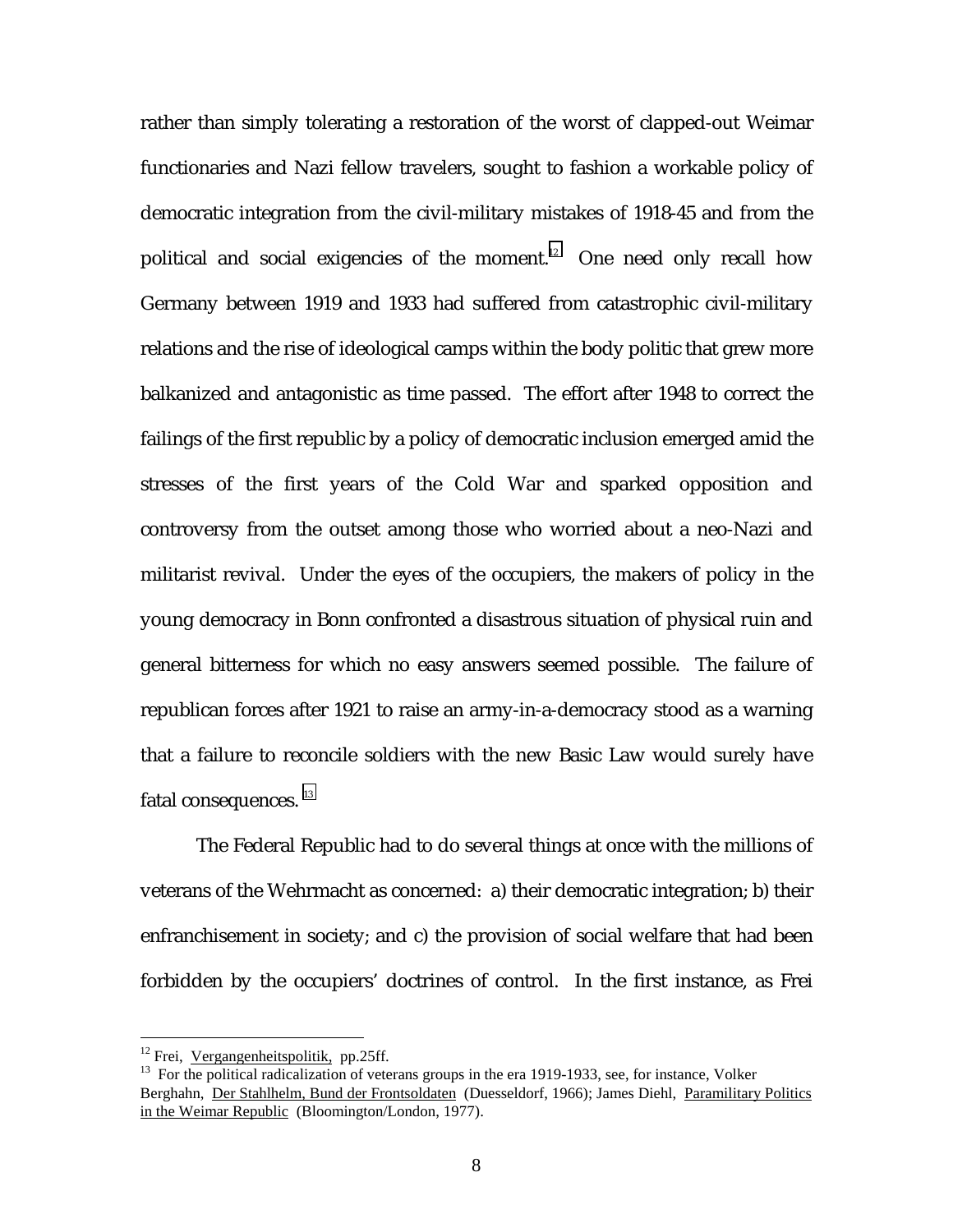notes, the government had to distance itself from the ongoing attempt by the victors to re-educate, to de-nazify and to punish millions of Germans, among whom were tens of thousands of professional soldiers. The occupiers' project to mount an educational and psychological reform directed at all younger Germans, as well as to purge millions of party members from public life and civil society had reached its climax in the general attempt to punish the worst perpetrators of the regime at the Nuremberg International Military Tribunal and its subsequent trials.<sup>14</sup> Soldiers figured prominently as defendants in these trials. Military officers received damnation, scorn, and reproach for the failures of the regime and for defeat in war; plainly such sentiments affected rather less the common soldier, who at the time might be thought to be as much as a victim of the regime as the actual political/racial victims themselves. The offensive strategy of de-militarization, de-nazification, de-cartelization and democratization and of collective guilt had generally passed the culminating point by the time the FRG was born in the spring of 1949. The broad sweep of such strategy called forth a wave of public resentment against the victors and against their methods that had worrisome dimensions. The radical right-wing literary figure of the Weimar period, Ernst von Salomon, whose novel of the early 1950s, *Der Fragebogen* represents but a notable literary example of this phenomenon.<sup>15</sup>

<sup>&</sup>lt;sup>14</sup> Frei, <u>Vergangenheitspolitik</u>, pp. 133ff.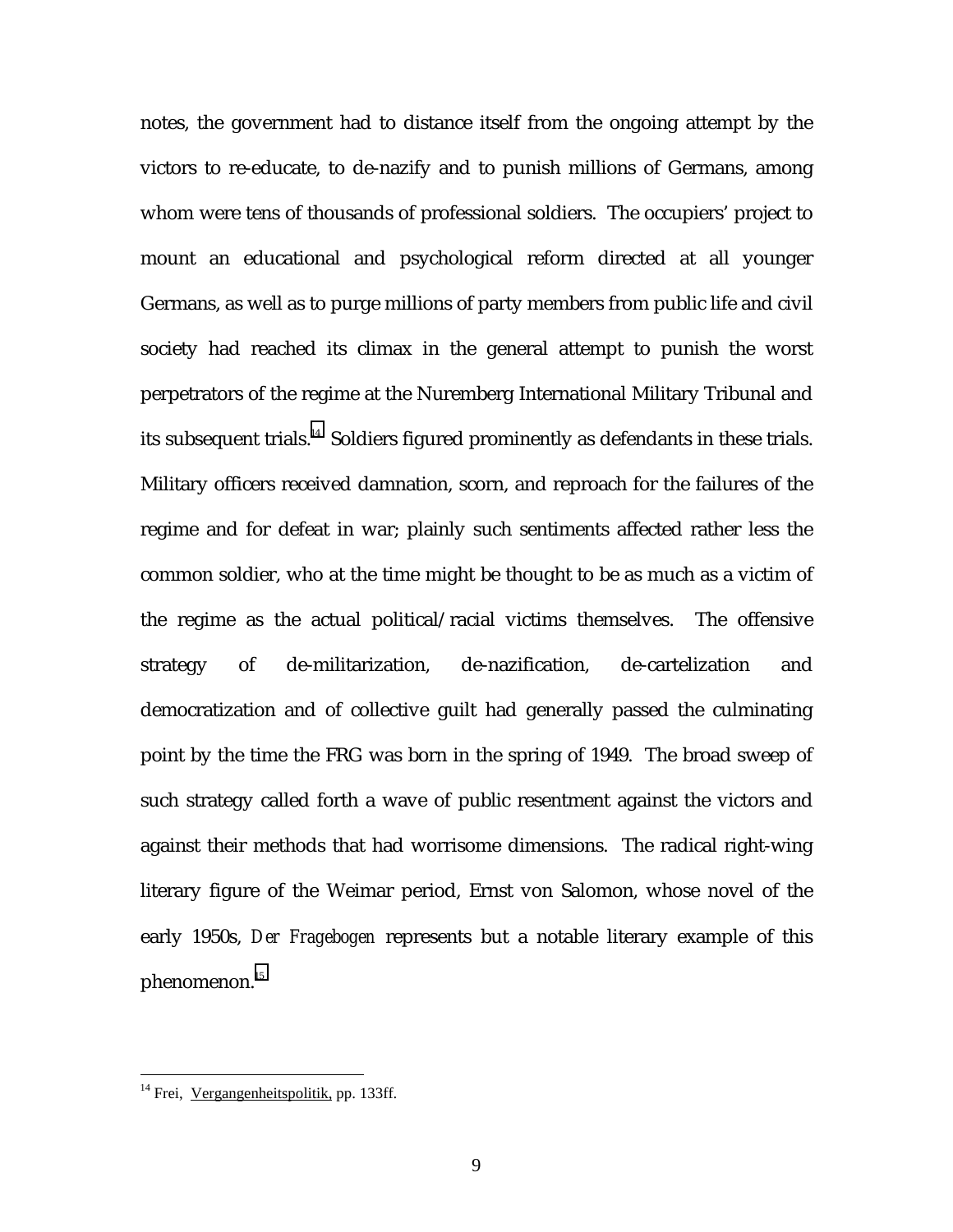#### **Two Images Of The Wehrmacht In Politics And Society, 1949-55**

 Thus emerged at the outset the two antagonistic images of the Wehrmacht, which simultaneously form central continuities within this process of historical examination: a) the Wehrmacht as a semi-criminal or criminal organization, replete with a highly compromised senior leadership and a suspect officers corps; on the other hand, there rose as a reaction to this image; b) the military as a reservoir of Prussian-German patriotic, soldierly professional virtues that in certain key aspects had not been wholly corrupted by the national socialist regime. Indeed, the army had, at a crucial moment, offered the most significant resistance to the Nazis possible in July 1944. While the foregoing surely contains elements of oversimplification, this bi-polarity is useful for analysis. The continuities associated with these conflicted images have endured in one form or another into the present.<sup>16</sup>

 The image of the Wehrmacht as a semi-criminal organization forms the point of departure. From the outset in the years from 1945 until 1949, professional soldiers stood, singled out, alongside the party hacks, for having brought defeat to eighty million Germans after prolonging a needless war. Despite the propaganda of the defunct regime to the contrary, the vaunted professional genius of German soldiers seemed to fail them utterly after the

<sup>&</sup>lt;sup>15</sup> See the US translation of same as: Ernst von Salomon, Der Fragebogen (Questionnaire) (New York, 1955).

<sup>&</sup>lt;sup>16</sup> These ideas are developed in this author's Reforging the Iron Cross, pp.11ff., which in turn, relies on Hans Speier, German Rearmament and Atomic War (Evanston/White Plains, 1957) which still repays reading. Useful on this account from the end of the 1990s is Wolfram Wette, "Das Bild der Wehrmacht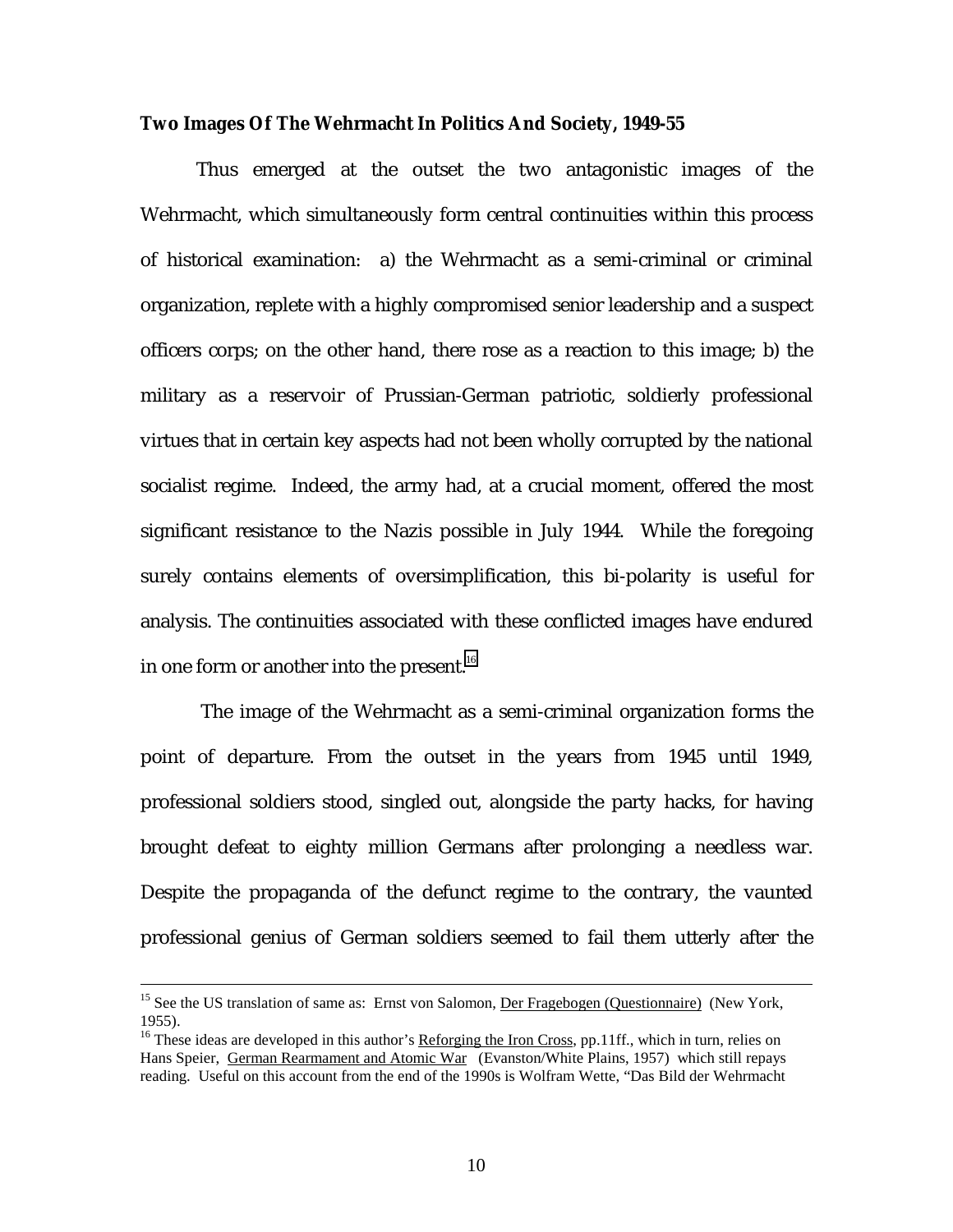blush of victory had vanished in 1941. Similarly the cult of soldierly tradition with its antiquated adherence to semi-feudal ideals of obedience, had grown perverted in the hands of genocidal mass murders. To be sure, professional soldiers in this period reaped a more bitter harvest of opprobrium than did say, scientists, lawyers, professors, doctors, judges, artists, and clerics, although each of these social groups had made common cause with the national socialists and committed professional misdeeds and crimes, as well. Since national socialism had grossly inflated the traditional prestige of the soldier by means of an attempt early in the regime to erect the Third Reich upon the dual pillars of party and army, one might naturally expect a backlash against such policy. Six of the regime's twelve years had been during war-time in which the small cadre of officers who had sharpened their skills in the Reichswehr were dwarfed in the national socialist people-at-arms that the Wehrmacht became at the height of the war. The radicalizing vortex of total war either snuffed out or swallowed up the lives of ever more Germans. Once defeat was also total in 1944-45, professional soldiers formed an easy and logical target of the resentment, guilt, and anger of these millions. One should note, however, in all of this that there ceased to be a unitary, monolithic Wehrmacht, if such a thing ever existed at all. The experience of soldierly life, war, politics, and society varied among the millions affected so that one can only generalize about this institution, while, at the same time, taking into account numerous exceptions to such rules.

Elite nach 1945," in Gerd Ueberschaer, ed. Hitler's Militaerische Elite, Vom Kriegsbeginn bis zum Weltkriegsende, Vol. II, pp. 293-308.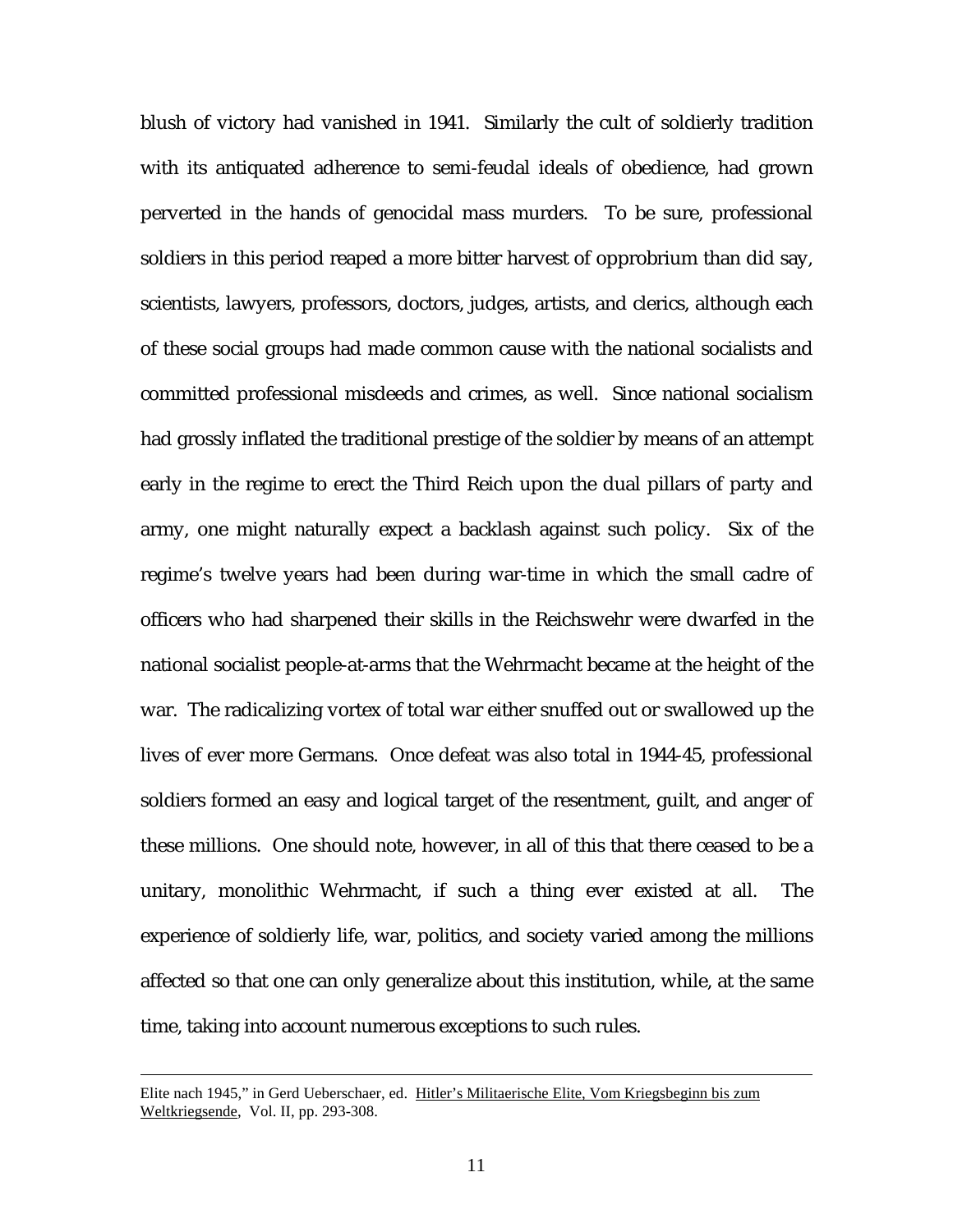The consolidation of the contrarian image of the Wehrmacht as being something other than the damned of the Nuremberg prosecutors could only take hold slowly at first. While the strictures of demilitarization held sway, few voices of dissent against this doctrine were to be heard, save from the defendants at the Nuremberg trials and from their lawyers and from those accused of war crimes in Landsberg prison.<sup>17</sup> However, this silence in the face of the proscription of the Wehrmacht passed once the Cold War began to erode the imperatives of the Four "D's" of occupation policy. Such was the case soon after the FRG came into being in the spring of 1949 and the eruption of war in Korea in the summer of 1950 worsened greatly the character of the Soviet-American antagonism.

 Whereas the dictates of demilitarization had led to a general prohibition on all things military, the recognition by the Adenauer government and by the NATO allies in 1949-50 that they would presently need to arm the Federal Republic within some kind of European army led to a liberalization of this soldierly ban. Despite the vow that Germany should remain forever free of arms and armies, the congruent needs of German sovereignty and of alliance strategy required the armament of the Federal Republic in the face of general disbelief and hostility domestically and abroad.<sup>18</sup>

 $17$  For an example in the wake of the Nuremberg trials, see: Hans Laterrnser, Verteidigung deutscher Soldaten: Pladoyers vor Allierten Gerichten (Bonn, 1950), also Wette, "Wehrmacht Elite,"; Frei, Vergangenheitspolitik, pp. 133ff.<br><sup>18</sup> The best account of the armament of the Federal Republic and the first years of the new German military

is found in Militaergeschichtliches Forschungsamt, eds. Anfaenge westdeutscher Sicherheitspolitik (Munich, 1982ff.) 4 vols. Also see this author's Reforging the Iron Cross, pp.47ff. and the synoptic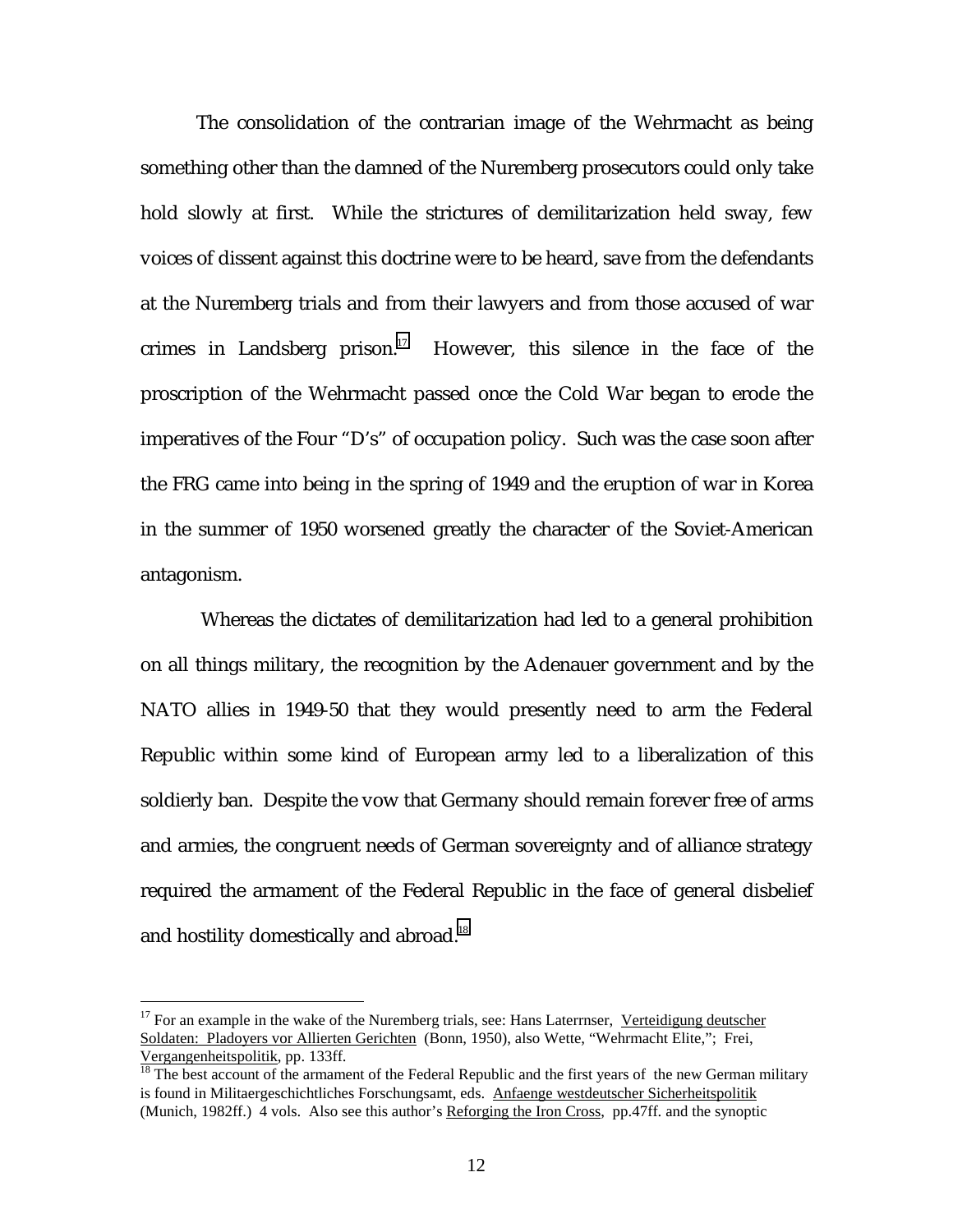Thus followed a phase wherein veterans groups sprang into existence, the political right re-emerged in Germany, a handful of ex-Wehrmacht officers planned for a German contribution to Euro-Atlantic defense amid pacifist hostility, and memoirists and military pamphleteers produced a flood of literature on the last war of varying quality and purpose. Herein did the contrarian answer to Nuremberg verdict and to re-education fully established itself from its sources in various quarters in German society. Like so much else in German politics, the diverse adherents to the contrarian image of the Wehrmacht pursued overlapping goals while being united in their desire to cleanse the tarnished escutcheon of the soldier. Those who have recently come to this problem would do well to keep this insight in mind.

 In this connection, one can distinguish between: a) those who defended the military in the past war to secure their own pensions;<sup>19</sup> b) those who sought to reconstruct military professionalism on a democratic basis within the FRG and NATO;<sup>20</sup> and c) those who, as in dark times past, grasped at the catalogue of military virtues and soldierly honor to shield their own actions or misdeeds, as well as d) those who employed personalities and institutions of military professionalism and valor as a symbol of radical right-wing politics. Again, these categories might appear somewhat overdrawn for the sake of

overview in: Hans-Martin Ottmer, Die Entwicklung deutscher Sicherheitspolitik und die Geschichte der Bundeswehr, 1945-1992 (Bonn/Herford, 1992).

<sup>&</sup>lt;sup>19</sup> Frei, <u>Vergangenheitspolitik</u>, pp. 69-99.<br><sup>20</sup> Abenheim, <u>Iron Cross</u>, pp.47ff. On right-wing and radical right wing politics, see: Adolf M. Birke, <u>Die</u> Bundesrepublik Deutschland: Verfassung, Parlament, Parteien (Munich, 1997), pp.16ff; Rudolf Morsey, Die Bundesrepublik Deutschland: Entstehung und Entwicklung bis 1969 (Munich, 1987), pp.22ff, 173ff;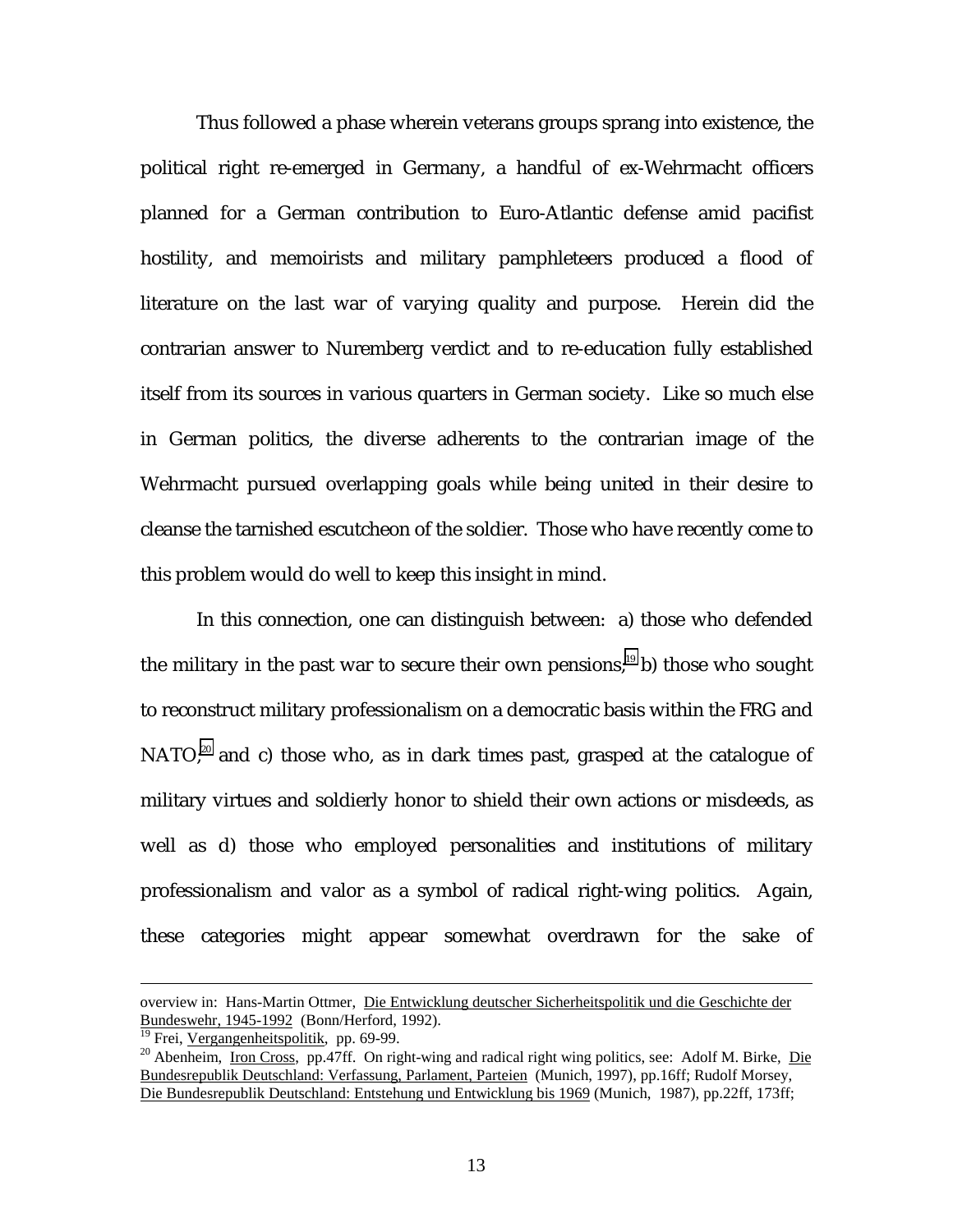generalization, but such is necessary to differentiate how the image of the Wehrmacht has subsequently evolved over the past five decades.

 The foregoing stands linked with a specific period of time that extends from the era of the Korean War (1950-53) until the rise of détente after the closing of the inner-German border and the Cuban Missile Crisis (1961-63). This period is also significant as concerns the character of the mastery of the past in the FRG. These years witnessed certain culpable ex-Nazis seizing upon the Adenauer government's policies of democratic inclusion to escape punishment within what the chancellor's critics condemned as either a restoration or a general ethical and moral amnesia about past violence. Such amnesia or numbness only began to give way with the stirrings of a more assertive, questioning German civil society in the ferment of the early  $1960s$ .<sup>21</sup> Within this first phase, then, one should consider how German soldiers in service after 1955 dealt with their own legacy and had to make their way between the bi-polarities of the images of the Wehrmacht in the FRG until the middle 1960s.

## **Image Of The Wehrmacht In The Early Years Of The Bundeswehr: Cold War Caution, Inclusion And Contradiction, 1950-65**

 The military founders of the Bundeswehr were without exception veterans of the Wehrmacht; moreover certain of these figures had served in the

Uwe Backes, et al eds. Politischer Extremismus in der Bundesrepublik Deutschland (Berlin/Frankfurt, 1993).

<sup>&</sup>lt;sup>21</sup> On these themes within West German politics and society generally, see: Hans-Peter Schwarz, Die Aera Adenauer, 1949-1957; 1957-1963 in Geschichte der Bundesrepublik Deutschland, vols. 2 & 3, Theodor Eschenburg et al eds. (Munich, 1981).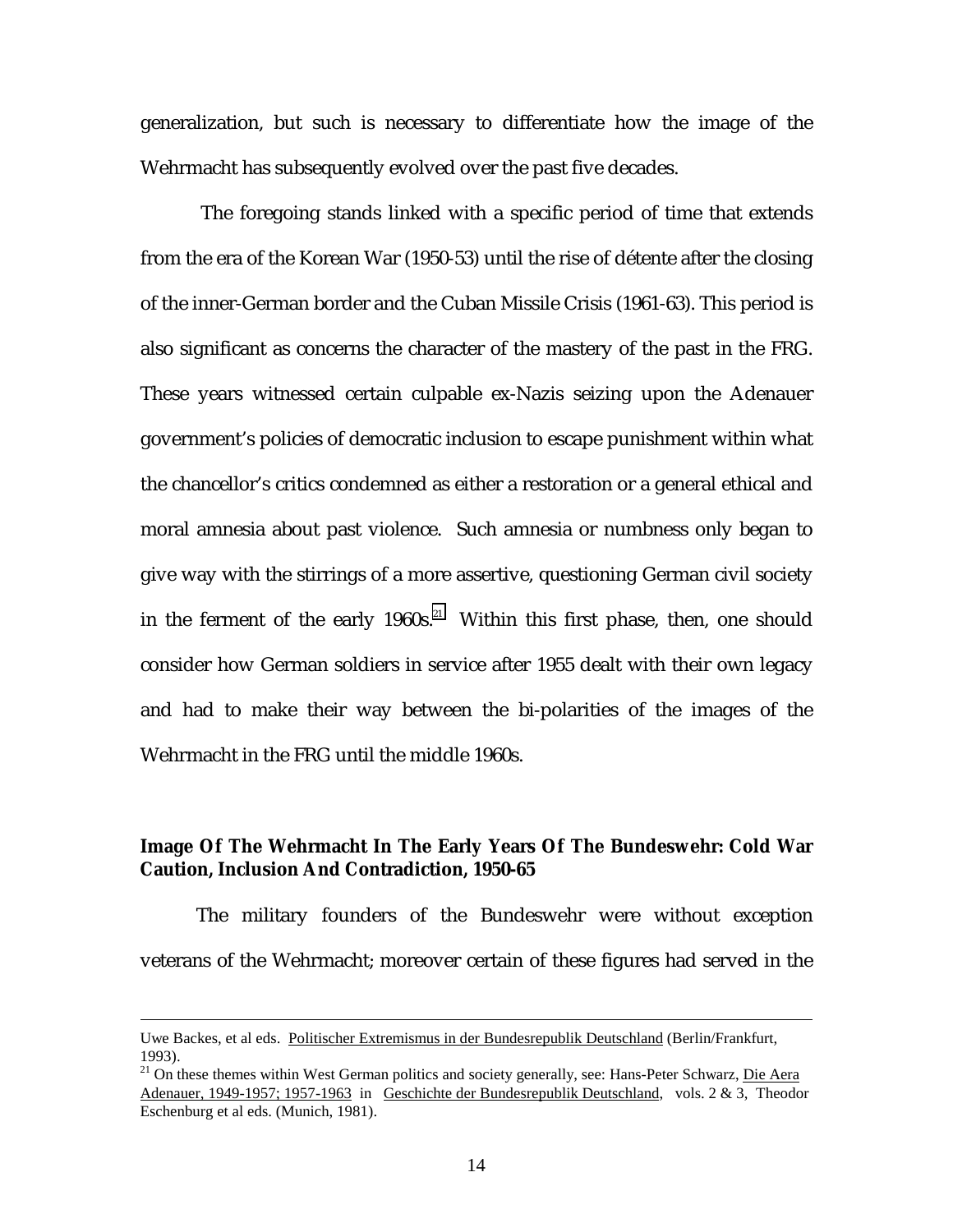old armies before 1918 and in the Reichswehr.<sup>22</sup> Their military biographies comprised great moments of military professionalism and the subsequent decadence and corruption of soldierly ideals in the maelstrom of mass politics, total warfare in the machine age and pseudo-scientific ethnic cleansing. They had participated in military deeds of enormous self-sacrifice and great soldierly skill and seen soldiers and civilians alike criminally abuse such sacrifice and expertise. Further, many leading civilian political figures of the Adenauer era, who took a strong hand in the construction of the new army, had likewise served in uniform, mostly in the era 1933-45, although some had done so earlier as was the case with the socialist Kurt Schumacher.

 Once makers of policy applied this collective experience to the task of simultaneously building a durable democracy and an efficient army, the result became visible, one might argue, as a kind of synthesis between the contrary, conflicted images of the Wehrmacht that had emerged in the era  $1944-50$ .<sup>23</sup> This synthesis was symbolized by the democratic civil-military reforms of the Basic Law (1954-57), by the body of laws affecting military service, and by the reformulation of the soldier's ideals of service, command, morale and obedience that after 1953 became known as Innere Fuehrung.<sup>24</sup> In the realm of the

 $22$  Abenheim, Iron Cross, pp.47ff; also see Ulrich de Maiziere, In der Pflicht: Lebensbericht eines deutschen Soldaten (Herford/Bonn, 1989); Hans-Joachim Harder et al., Tradition und Reform in den Aufbaujahren der Bundeswehr (Herford/Bonn, 1985).<br><sup>23</sup> Abenheim, <u>Iron Cross</u>, pp.88ff. For a skeptical view on this account, see Wette, "Wehrmacht-Elite,"

cited in note 16.

<sup>&</sup>lt;sup>24</sup> Abenheim, <u>Iron Cross</u>, pp.88ff. See, also, Bundesministerium fuer Verteidigung (BMVg) eds. Handbuch Innere Fuehrung: Hilfen zur Klaerung der Begriffe (Bonn, 1957); Hans-Joachim Reeb, et al eds. Innere Fuehrung von A-Z: Lexikon fuer militaerische Fuehrer (Regensburg, 1991); BMVg, eds. Zentrale Dienstvorschrift 10/1: Innere Fuehrung (Bonn, 1993).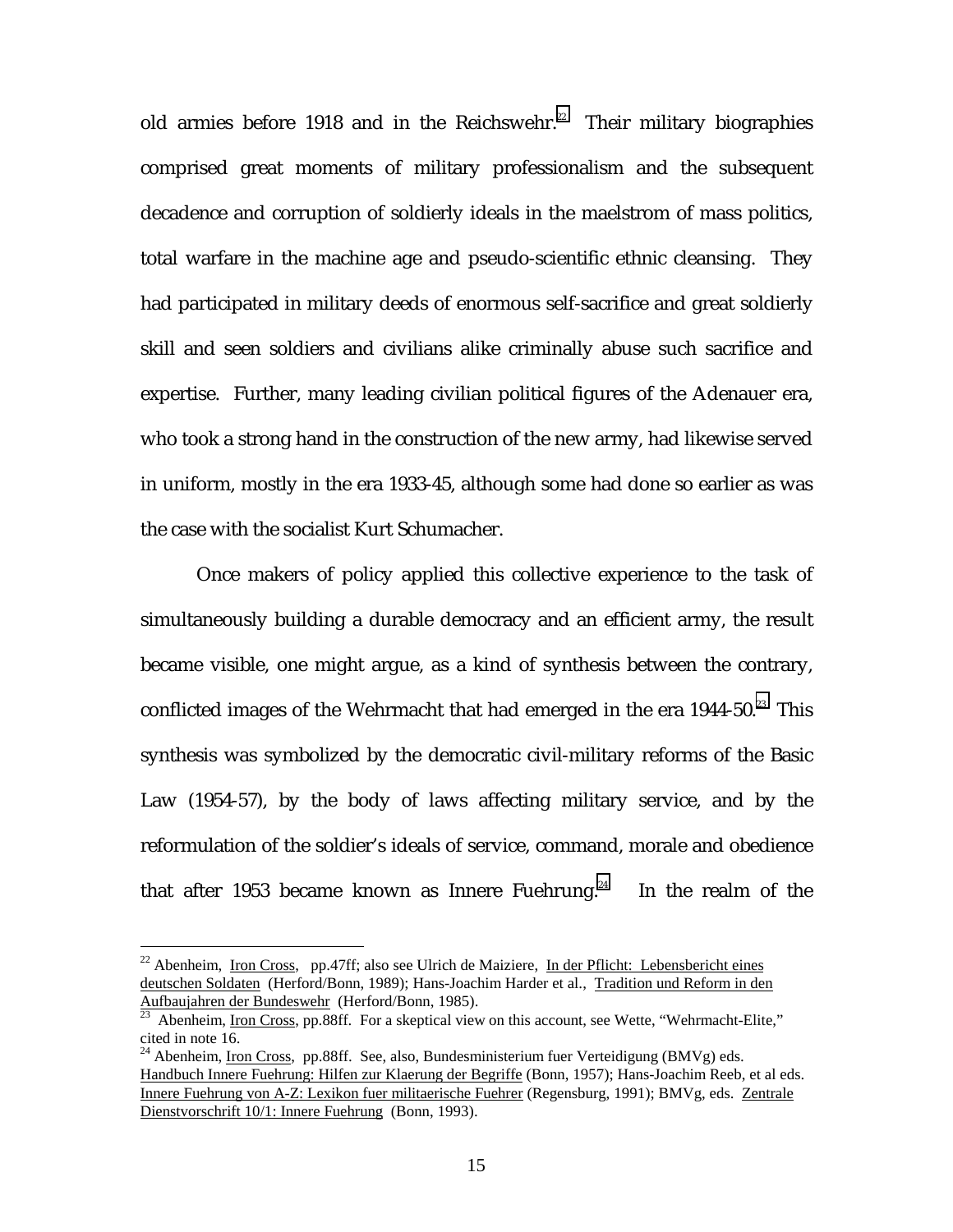international system, the joining of new German combat power to the integrated military structure of NATO within the ranks of former opponents and new allies represented a departure from past strategy and military practice. The sum of these measures rejected the essence of the Wehrmacht in national socialism, even if critics at home and abroad believed in 1955 that NATO was hoisting Hitler's officers back into the saddle with all the evil that might portend. For their part, allied soldiers were quick to-forgive-and-forget. Such a policy was obvious in Dwight Eisenhower's statement of honor for the German soldier of 1951. He offered this declaration upon becoming Supreme Commander Allied Forces, Europe to neutralize the opposition to alliance with the West that remained among many ex-soldiers embittered over their social ostracism, re-education and the Nuremberg and Landsberg verdicts.<sup>25</sup>

 The civil-military reforms and democratic fundamentals of the 1950s, which arose, in part, from the clash of images over the Wehrmacht legacy, have proven far more effective and durable than one might have expected at the time. Four decades ago, however, all of this reform seemed but tentative and incomplete, and, because of the pre-1945 experience of soldier and the state, to be prone to a disastrous ending as in the era 1929-33.

 The new civil-military ideal of the citizen-in-uniform could not disavow wholly the military careers of those who stood to arms to defend the FRG within the ranks of NATO.<sup>26</sup> In addition to young men with no prior service, the first

<sup>&</sup>lt;sup>25</sup> Abenheim, <u>Iron Cross</u>, pp. 69-71.<br><sup>26</sup> These ideas are generally drawn from this author's <u>Iron Cross</u>, pp. 105ff.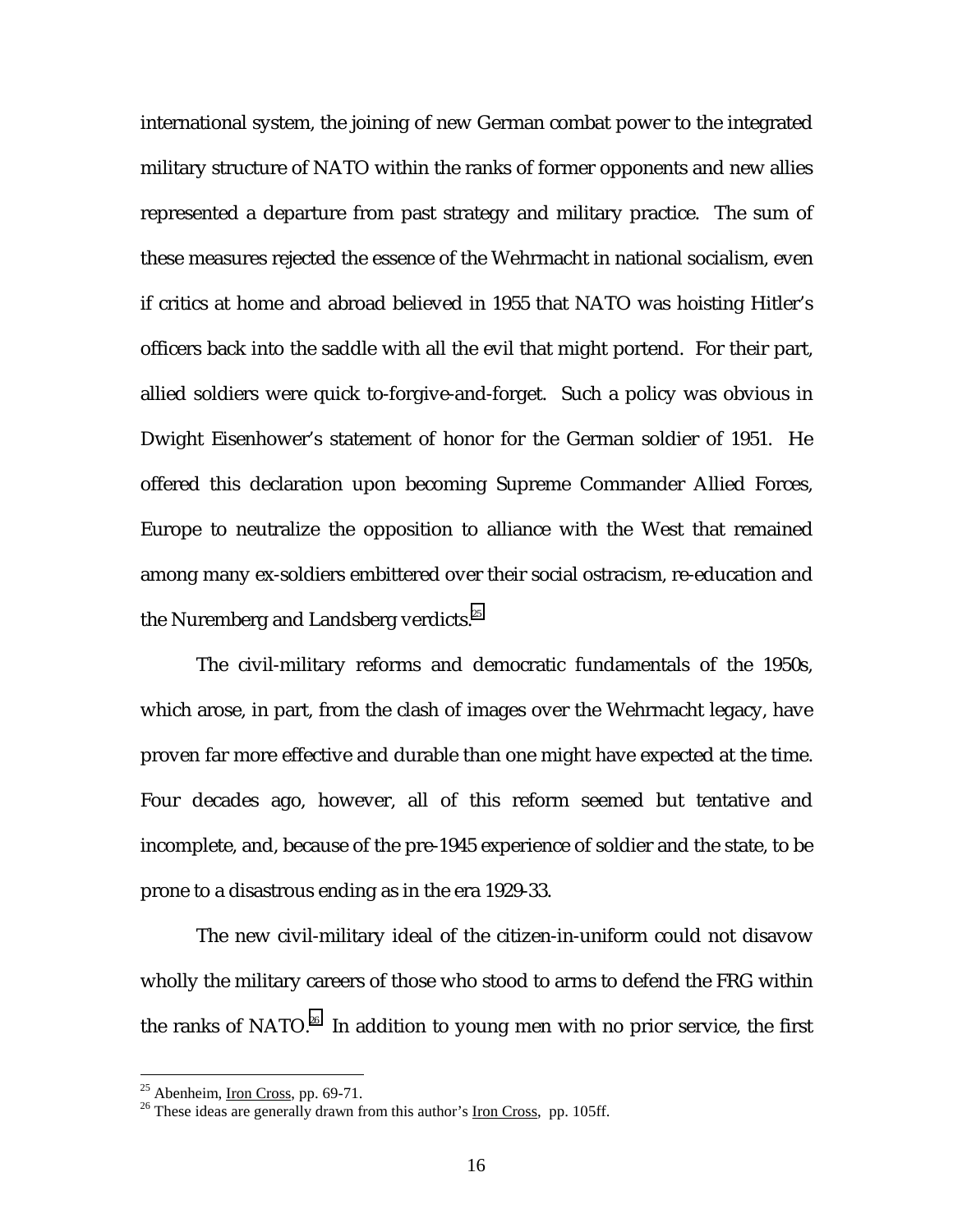officers of the Bundeswehr, who entered service in 1955-58, contained a strong contingent of company and field-grade veterans of the Wehrmacht. The latter were acutely aware of their own military skill and self-sacrifice from 1939 to 1945. While the Bundeswehr emerged as an army-without-pathos and thus rejected the Wilhelmine and Nazi over-emphasis on symbols and ceremonies, soldiers still had a sense of their own honor and professional ethos despite all that had happened around them. The Nazis in particular had taken the cult of soldierly tradition that became a political force after 1918, to fresh extremes. These measures began with Joseph Goebbels' historical exaggeration and political manipulation of the 21 March 1933 opening of the Reichstag in Potsdam and ended in 1945 with the color extravaganza film of Prussian kamikaze virtues in *Kolberg*. Such excesses would have no place in the West German military, but practical curbs on the cult of tradition did prove difficult to carry into effect. Any honoring by the new army of the soldierly past would perhaps appear to critics of the Bundeswehr as signs of a militarist or neo-Nazi revival. At the same time, however, men-at-arms would naturally honor their fallen comrades, respect their former commanders, exemplify such sacrifice, and, most important, avoid the blanket condemnations of the soldierly ethos that until recently had been the norm.

 In response to the question of lineage, honors and the maintenance of tradition with the Wehrmacht, the Reichswehr and the old armies, the leadership of the Bundeswehr adopted a policy of "wait and see" amid the general attempt

17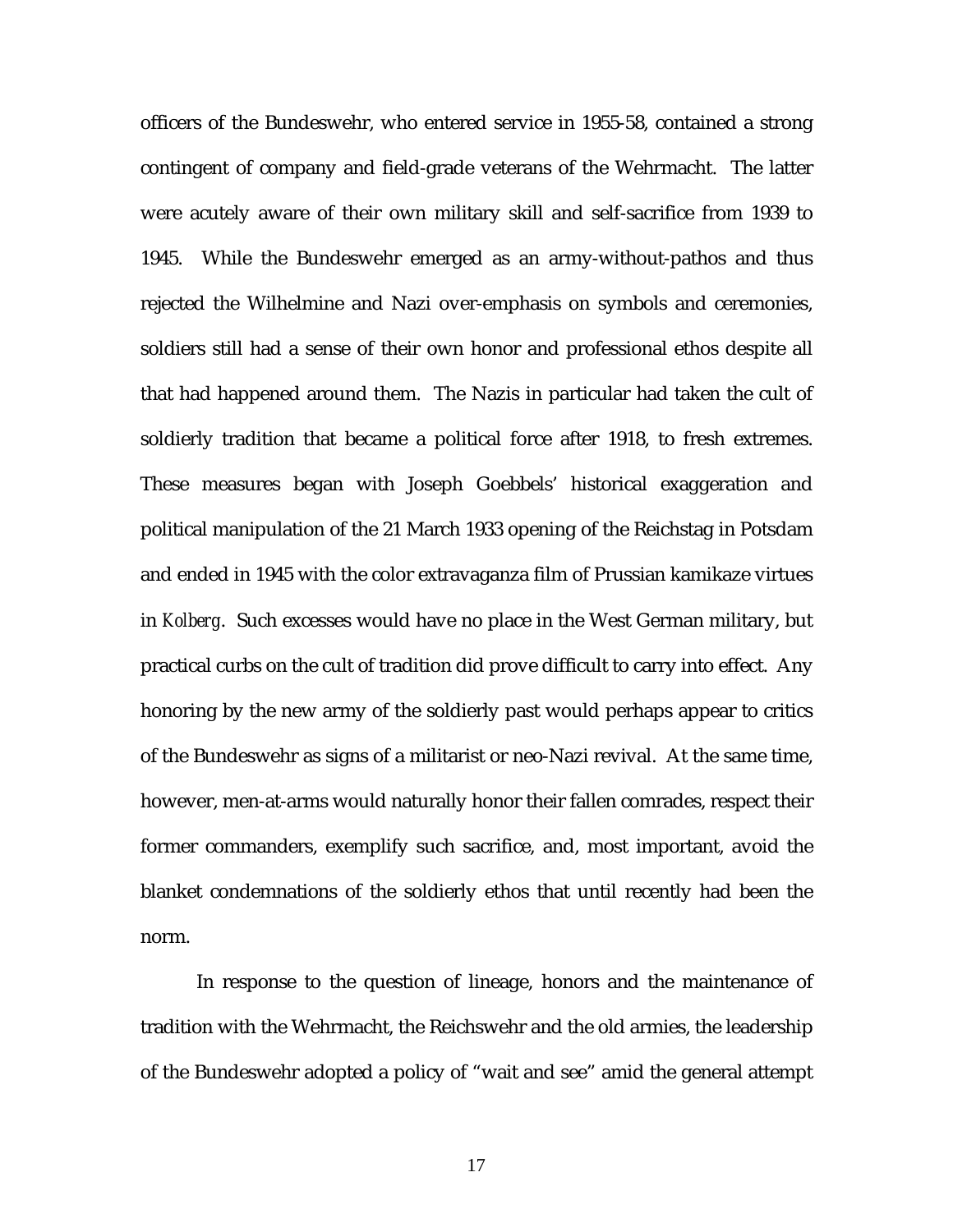at democratic civil-military relations.<sup>27</sup> The chief concern of civilian and military proponents of change lay with the reformed institutions of command, morale and obedience, which had to solidify in the midst of a rapid, turbulent military build-up in the years of crisis from 1956 until 1963. Within high councils of the civil and military leadership, as well as among the legislative and academic advisors to the Ministry of Defense, figures thought about a declaratory policy on military tradition. The most intractable aspect of this issue remained the legacy of the Wehrmacht. Contradictions and frictions on this account constantly thrust forward amid the enduring clash of the two conflicted images of the soldier in national socialism described above. A statement of policy on military tradition only emerged many years later. At the same time, though, senior defense decision makers had to raise new troop units under the gaze of impatient NATO allies; further, they had to adjust their ideas about strategy to thermonuclear combat, while they survived the Cold War crises from 1956 until 1963 that allowed Germans but few options for survival and prosperity.

 The policy on military tradition that slowly emerged in the beginning of the Bundeswehr filled the pantheon of the new army, such as it was, with the Prussian reformers of the era 1808-15, the men and women of the 20th of July 1944, and the common soldiers of the Wehrmacht. The latter were honorable because they fulfilled their duty to fight at the front out of patriotism and self-

 $27$  Abenheim, Iron Cross, pp. 105-164.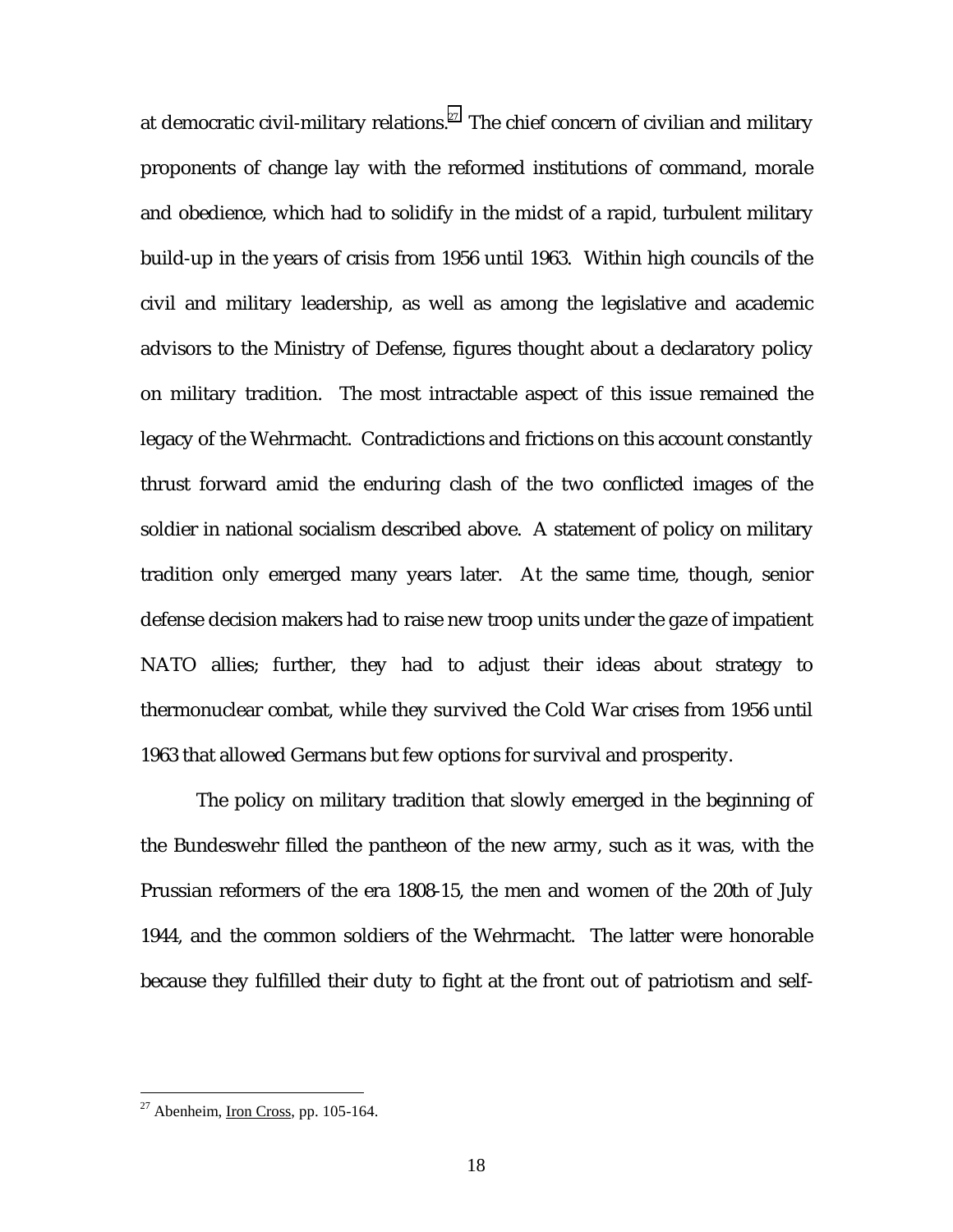sacrifice and because one could hardly have excluded them without devastating consequences for needs of policy and strategy.<sup>28</sup>

 Thus, within the system of the Cold War, the Bundeswehr adopted an image of the Wehrmacht and soldierly tradition that accorded generally with overall political and social trends of the time, but which also contained obvious contradictions that became more problematic as events moved on. For instance, the deeds of the simple Landser and of the anti-Hitler general staff officers in the headquarters of the Replacement Army and of Army Group Center seemed difficult to reconcile in fact. In its essence, however, such policy about the symbols, lineage, honors and traditions of the former German armies reflected the spirit of democratic inclusion and anti-Weimar-era enfranchisement that had marked the first Adenauer years. The decree on soldierly tradition published by the Ministry of Defense in the summer of 1965 fits this generalization with its exemplification of a catalogue of soldierly virtues and of the Prussian reformers and the figures of the 20th of July. Perhaps such policy was, in part, also beset by the amnesia that affected society at the time. This latter question assumed a growing importance as the nature of state, politics and society changed not only in West Germany but also within the Euro-Atlantic world.

**The Negative Image Of The Wehrmacht Re-Emerges: Causes And Effects, 1963-82** 

<sup>&</sup>lt;sup>28</sup> Abenheim, <u>Iron Cross</u>, pp. 165-224. Speier makes this point most clearly in his Atomic War, p.31.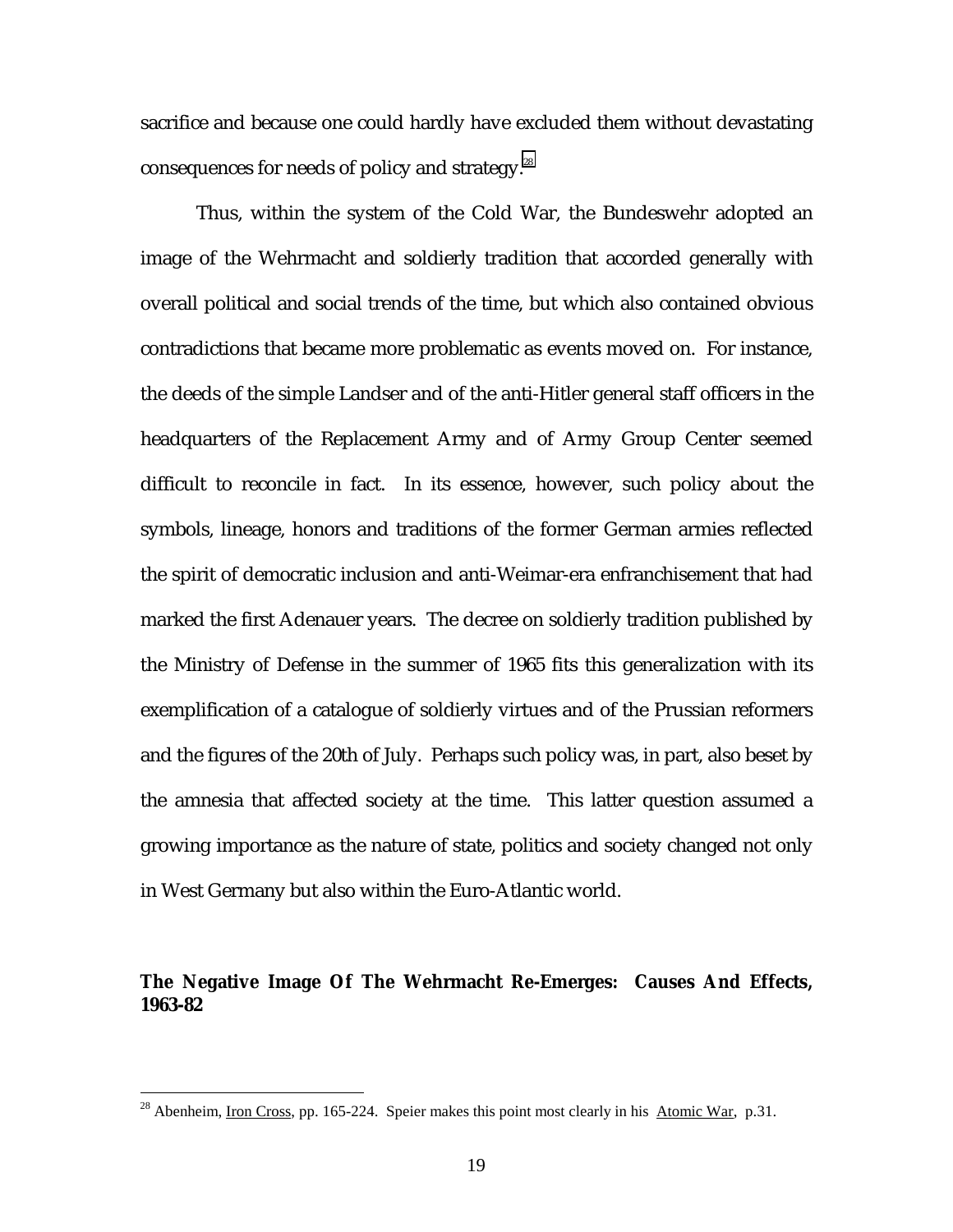From the vantage point of century's end, the forces, which transformed the subject at hand, were, in the main, already present in the waning years of the Adenauer cabinet (1959-63) and those of Ludwig Erhard (1963-66).<sup>29</sup> Such factors of mentality, politics, and society undermined the contrarian image of the Wehrmacht that arose in the years 1949-63 and, eventually, allowed for a revival, wholly or in part, of the image of semi-criminal Wehrmacht. The latter has become a dominant feature of debate on the subject from the middle 1970s until the end of the 1990s. In this regard, there exists also throughout this period a noteworthy connection between the image of contemporary history in Germany, international events and domestic political change. $^{\text{30}}$ 

 The international system passed in the 1960s from the worst of ideological, thermonuclear confrontation to the beginnings of those policies and events that finally ended the Cold War: the united strategy of deterrence and détente.<sup>31</sup> The consolidation of German democracy reached a stage in this decade where one could see that the republic would not likely suffer the fate of its predecessor. The social and political cleavages that had been so obvious from the end of the 19th century until 1933 became a thing of the past or got catapulted across the iron curtain into the German-German struggle over the ideal form of state and society. To be sure, the decade witnessed political and

 $^{29}$  Abenheim, Iron Cross, pp. 202ff. On the decline of the Adenauer regime and the change in society and mentality, see Anselm Doering-Manteuffel, Die Bundesrepublik Deutschland in der Aera Adenauer, (Darmstadt, 1988) 2d ed., pp. 223- 250.

<sup>&</sup>lt;sup>30</sup> Klaus Hildebrand, Von Erhard zur Grossen Koalition, 1963-1969 (Stuttgart/Wiesbaden, 1984).<br><sup>31</sup> Helga Haftendorn, <u>Sicherheit und Entspannung: Zur Aussenpolitik der Bundesrepublik Deutschland</u> 1955-1982 (Baden-Baden, 1986) 2d ed.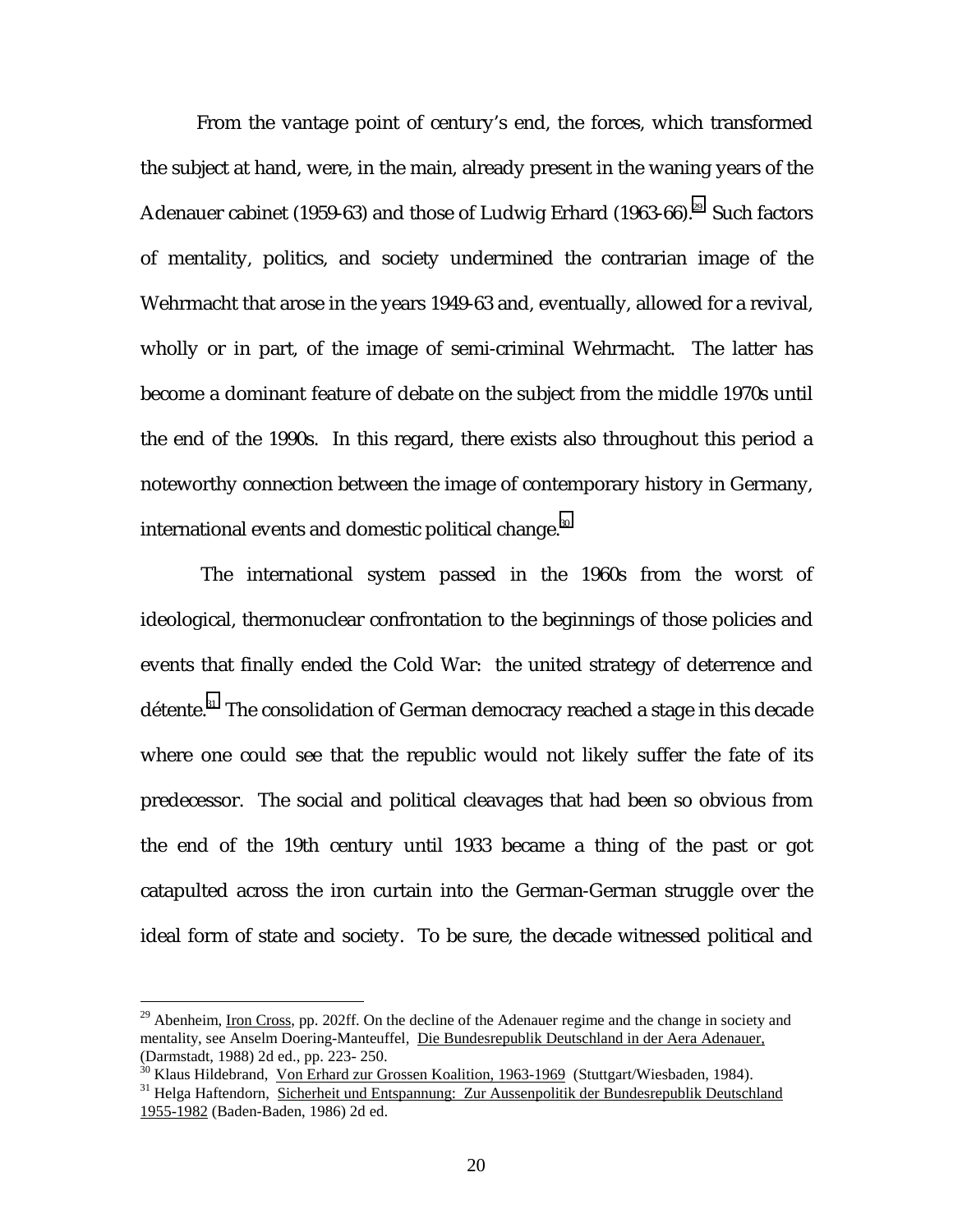social stresses, especially in its latter half, but these phenomena differed in their essence and effect from those of thirty years earlier.

 At the same time, a younger generation of Germans partook of the spirit of the age in the Euro-Atlantic realm and questioned authority on all fronts. $32$ This phenomenon gained much energy from the political fatigue of the founders of 1949 and from the rise of the New Left in West Germany, a trend that began after the SPD abandoned Marxism and embraced Atlanticisim at the start of the 1960s. Not the least subject of revolt against the old order lay in what one's parents had done in the years 1933-45 as well as in the first years of the FRG. In this regard, the role of the common man and woman in national socialism, and by implication that of the common soldier in the Wehrmacht likewise became the topic of debate. Thus did the policy of democratic inclusion circa 1948-53, which sought to refute the re-educators and the Nuremberg verdicts, eventually bow before a new, more powerful dynamism of German civil society that made an ever more acute, and focused Vergangenheitsbewaeltigung (mastery of the past) an unceasing feature of contemporary political culture. In all the above, events outside of Germany routinely intermeshed with developments of society and ideas within the country.

 The arrest in Argentina of ex-SS Obersturmbannfuehrer (LTC) Adolf Eichmann and his subsequent trial in Israel (1960-62) returned to public

<sup>&</sup>lt;sup>32</sup> Hildebrand, 1963-1969; Abenheim, Iron Cross, pp.227ff.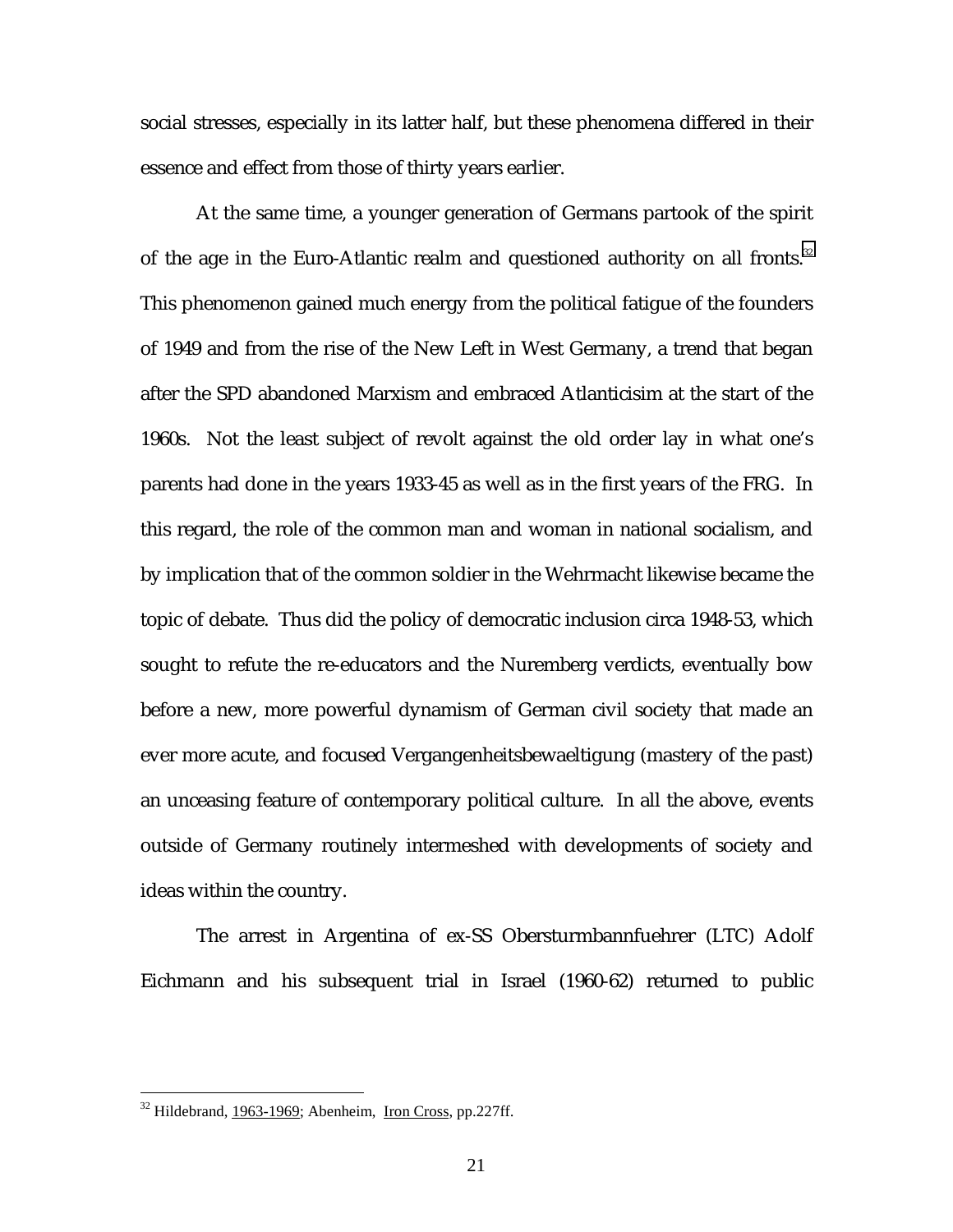consciousness the mass murder of European Jewry in Hitler's New Order.<sup>33</sup> Perhaps the public mind had repressed the re-educators' and de-nazifiers' film documentaries of the death camps and found its mental equilibrium with the legend that the allied bombings symbolized a crime just as heinous as Auschwitz. But now this collective memory slowly began to shake off public amnesia and became unhinged by the behavior of the man in the glass booth. Hannah Arendt's thesis of the banality of evil when applied to Eichmann's biography highlighted the fate of the rank and file in national socialism, a trend that only gathered force as time passed. The trial in Jerusalem was followed in 1964-65 by the debate in parliament about the statute of limitations for crimes committed under national socialism and by the trial of yet more Nazi rank and file in the guise of SS guard personnel from the Auschwitz camp, the largest trial of its kind in the FRG until then.

 At the same time, the return of captured military records from the United States and the United Kingdom to Germany strengthened the interest of German language scholarship for the civil-military structures of Nazi Germany. Such historians as Klaus-Juergen Mueller and Manfred Messerschmidt corrected the tendentious image of the Wehrmacht in national socialism that had been offered by apologists, memoirists, military pamphleteers and nationalist politicians in

<sup>&</sup>lt;sup>33</sup> Hans-Peter Schwarz, Die Aera Adenauer, 1957-1963, pp.204-216; Hannah Arendt, Eichmann in Jerusalem: A Report on the Banality of Evil (New York, 1963); Richard Evans, In Hitler's Shadow: West German Historians and the Attempt to Escape from the Nazi Past (New York, 1989).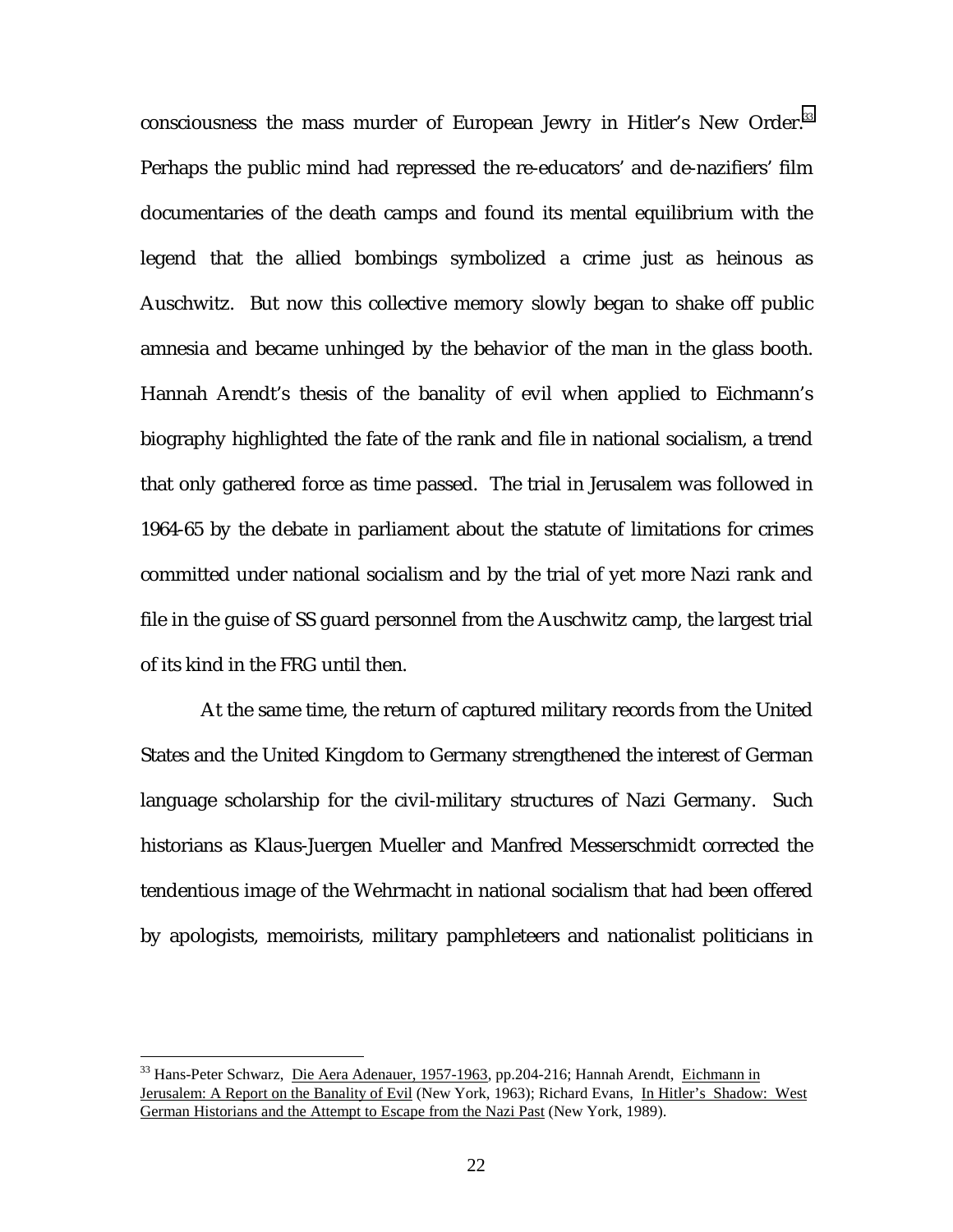the early 1950s.<sup>34</sup> The pioneering works of these men were followed in turn by scores of monographs and studies that uncovered a high degree of culpability on the part of the senior military leadership in the crimes of national socialism as well as the exploration of new vistas concerning the nature of ideological war in the machine age and the twisted road to Auschwitz. Yet, at first, this scholarship had little impact on the public mind and remained unnoticed.

 Change during the middle and later 1960s in the international realm altered considerably popular understanding of contemporary history and the image of the soldier and the state in German democracy.<sup>35</sup> The new eastern policies of the Kurt-Georg Kiesinger and Wily Brandt cabinets brought relaxed tensions with the Warsaw Pact, which coincided with the steady disillusionment among the German left with the exemplary image of US state and society due to the Indo-China War. In all of this, the Bundeswehr formed a welcome target for criticism of the Bonn Republic and its tenets of capitalism, consumerism and nuclear Atlanticisim. If the Cold War were on the wane, why then have an army at all? And, moreover, why maintain an army that was a knock-off of the murderous Americans, whose race wars in the cities of North America and air/land war against the Vietnamese now put the lie to years of re-education? Matters were made no easier by enduring strain in German civil-military relations that ebbed and flowed throughout the decade in abuses of recruits in a paratroop regiment (1963), fights over the role of parliamentary oversight (1964),

<sup>&</sup>lt;sup>34</sup> Klaus-Juergen Mueller, *Das Heer und Hitler: Armee und NS Regime* (Stuttgart, 1969); Manfred Messerschmidt, Die Wehrmacht im NS Staat: Die Zeit der Indoktrination (Hamburg, 1969).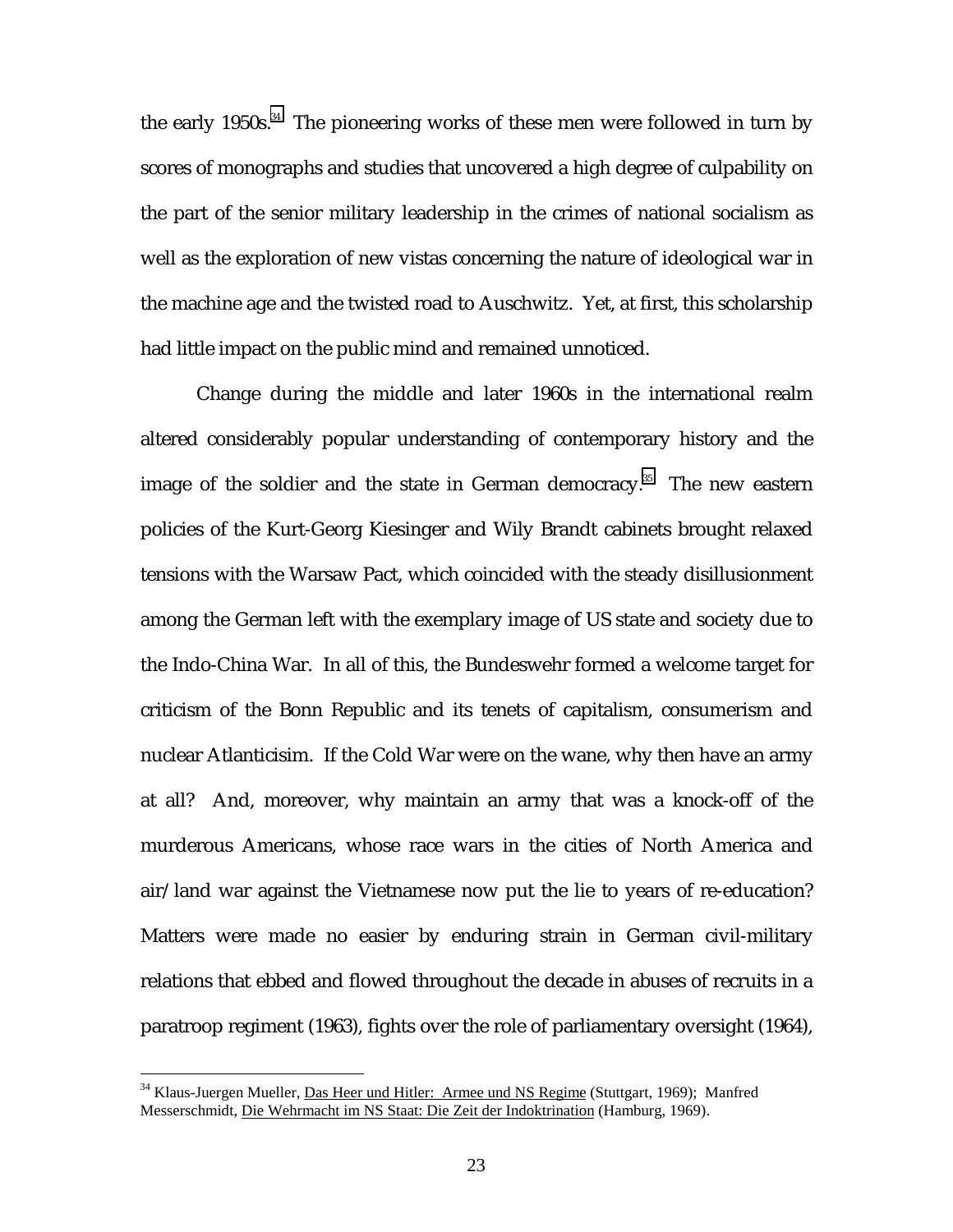procurement scandals (1966), tensions between senior ministerial figures and high-ranking generals (1966), and a series of civil-military battles over the theory and practice of Innere Fuehrung (1968-71). The image of the Wehrmacht as well as that of the Reichswehr was seldom more than a subsidiary issue during the late-1960s. However, in such events as the controversial speech of Army Vice Chief of Staff Hans-Hellmuth Grashey wherein he described Innere Fuehrung as but a "mask," in the so-called Schnez Study (named for Army Chief of Staff Albert Schnez) which called for a reform of society to increase combat power, and in the series of conflicting semi-public statements about the image of the officer ("Lieutenant '70," and "Captains of Unna"), the image of the Wehrmacht lay pretty close to the surface. These now forgotten incidents allowed critics to conclude that traditionalist Wehrmacht veterans in Bundeswehr uniform were marching toward right-wing veterans organizations in the hope of returning some of the aggressive elan and dash of the old army to the utilitarian, drab army-in-a-democracy.<sup>36</sup>

 This description of politics, society, and civil-military relations forms a backdrop to the rise of the social liberal coalition at the end of the 1960s. The above factors also played a role in German civil-military relations in the 1970s. This decade formed the pivotal age between now and then, that is, between the mentality and world view that held sway forty years ago and that of today. From late-1976 until late-1982, then, the Cold War compromise about the

 $35$  Abenheim, Iron Cross, pp.227ff.<br> $36$  Abenheim, Iron Cross, pp.227-255.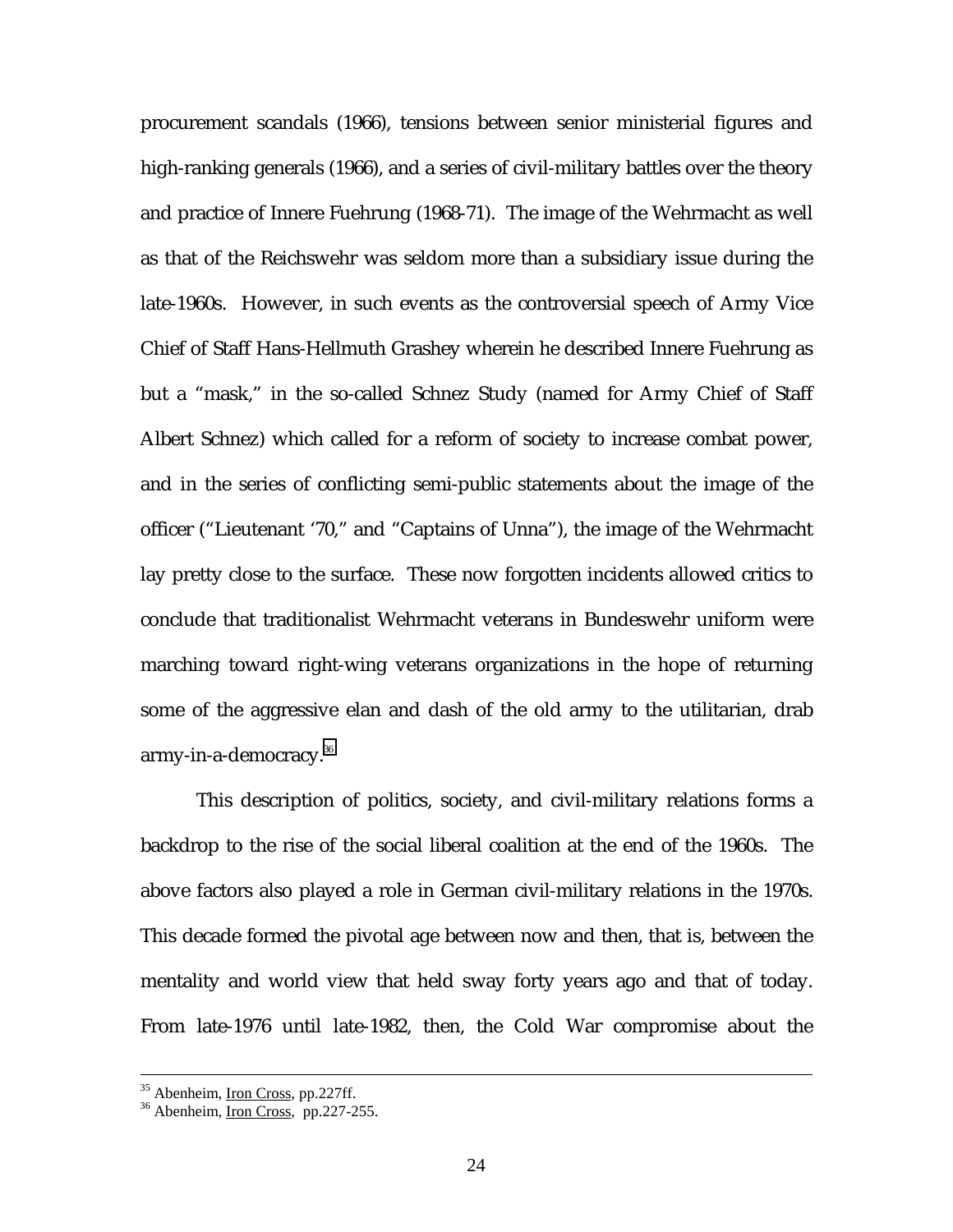Wehrmacht, that is, the contrarian view of the soldier in national socialism in West German society, came undone as the cold war itself moved into its final phases. Just as at end of the 1990s, when disputes of policy about world and national economy, society and ecology led to conflict in a socialist-led coalition, in a not dissimilar way socialists grappled with questions of statecraft, diplomacy, strategy and alliance policy in what proved to be the climactic epoch of the Cold War  $(1977-87)^{37}$  The latter issues of policy concerning Germany's role in NATO strategy tore rifts in the ranks of the socialist government at the national and local level. This phenomenon eventually undid the policy on soldierly tradition of the Adenauer era while it also weakened the cabinet of Helmut Schmidt. The image of the Wehrmacht became ensnared in German civil-military relations which were rather more concerned with nuclear strategy in NATO than principally with the fate of an unreconstructed, highly decorated veteran.

 The visit in the fall of 1976 of the Stuka ace Hans-Ulrich Rudel to a veterans association meeting at an air force base near Freiburg im Breisgau set off a debate about the role of the Wehrmacht that unfolded in the Bundeswehr, in the cabinet, in the Socialist Party, and among the Christian Democratic opposition.38 In one form or another, this struggle lasted for six years, and might be said, in fact, never to have ceased at all. Critics of the maintenance of tradition in the Bundeswehr objected to all symbolic and personal connections with the

<sup>&</sup>lt;sup>37</sup> Haftendorn, Sicherheit und Entspannung pp.206-268; Jeffrey Herf, War by Other Means: Soviet Power, West German Resistance and the Battle of the Euromissiles, (New York, 1991).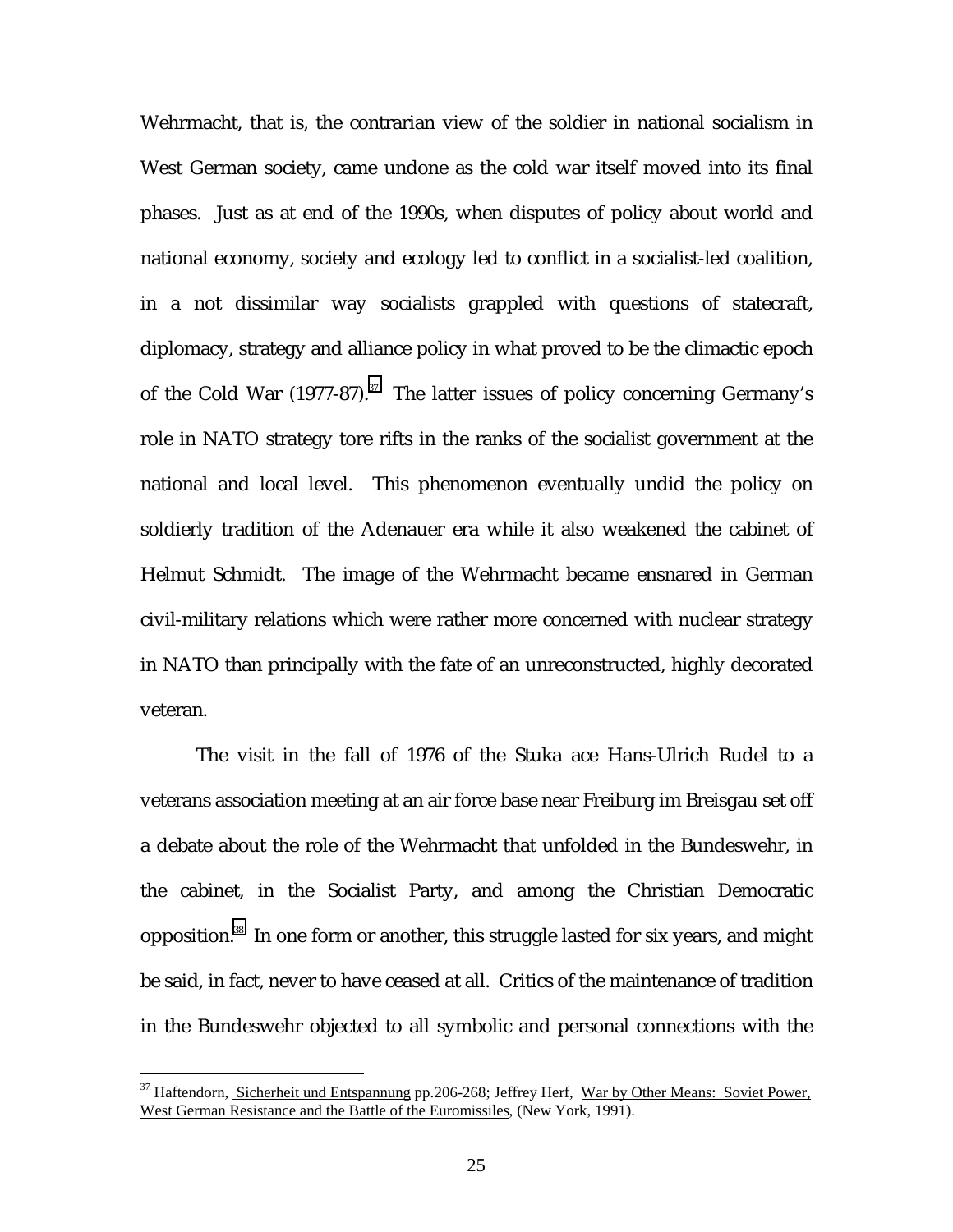Wehrmacht.<sup>39</sup> The willingness among makers of policy in the 1950s and early 1960s to allow certain continuities and contacts with the old armies gave way to a bureaucratic tendency to draw ever-sharper historical and ethical barriers to the world before 1945. The Rudel scandal and the following debate pitted such critics against a defensive minority, who were oriented to the mission of the soldier in combat, and who asserted that one should be able to honor soldierly bravery in abstraction from an army's political purpose. Such distinctions, which might have been palatable in the depths of the Cold War as a reaction against reeducation and Nuremberg, now became ever less so to a civil society that saw contemporary history in a different light.

 The end of the decade witnessed a boom of interest in the German past, a feature of civil society that had not been present in early years of the Federal Republic. To the surprise and perhaps dismay of some professors, historical exhibitions, publications and history-from-below projects spread across the West German landscape. As the 1970s ended, the past also rushed in the form of political strife at home and abroad. This combination of interest in history and political upheaval gave strength to critics of the Bundeswehr and put those who honored the memory of the Wehrmacht and its soldiers onto shaky political ground. Whatever its merits in fact, the scandal of 1979 about the wartime naval service of then Minister President of Baden-Wuertemberg, Hans Georg Filbinger, appeared to highlight the brutalities of give-no-quarter discipline for the average

<sup>&</sup>lt;sup>38</sup> Abenheim, Iron Cross, pp.256ff.

<sup>39</sup> Abenheim, Iron Cross, pp.270ff.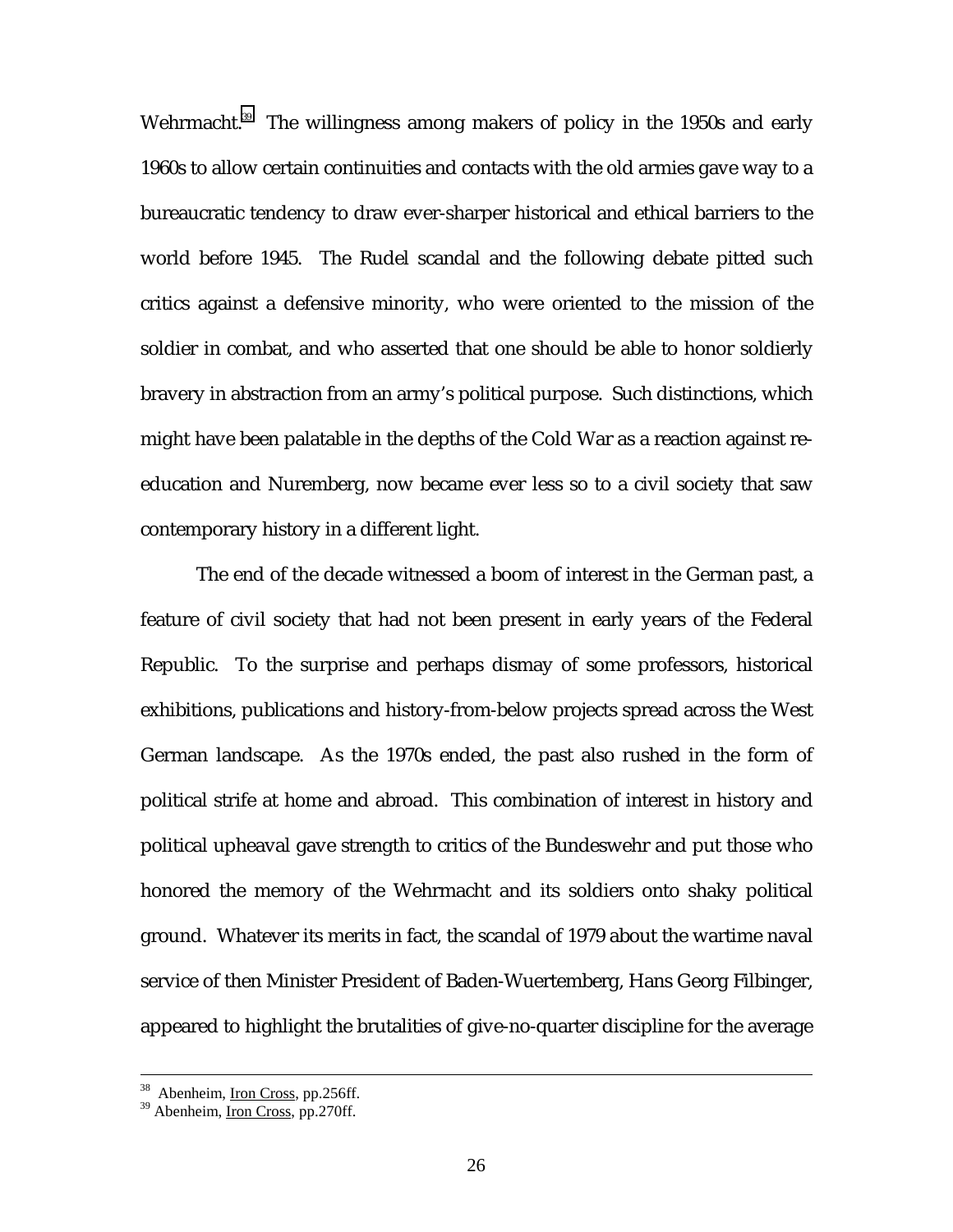Wehrmacht soldier once the war was lost. The broadcast in the same year of an American "mini-series" about the fate of victims and perpetrators of what now generally came to be called the "Holocaust," galvanized public interest in this most aggressive and essential aspect of the Nazi regime. This television series thrust the "final solution" into the public mind to an extent far beyond the breach worked by Eichmann's trial in the early 1960s. Here the evils of pseudo-scientific mass murder and ethnic cleansing have remained ever since within the general phenomenon of Vergangenheitsbewaeltigung. Indeed, the last remnants of public amnesia gave way to heightened consciousness of repressed memories. Auschwitz presently became an omnipresent political symbol for more than merely the events that led the anti-Jewish boycott of 1933 to the Wannsee Conference of 1942 and beyond to the gas chambers and crematoria. A nuclear Auschwitz for all of Europe was in the offing because of a NATO strategy of armament with intermediate nuclear missiles. This image became an *idee fixe* of the German peace movement from 1979 until 1983, who, as in earlier phases, took aim at the image of the soldier in the Bundeswehr. In particular, the maintenance of tradition and it symbols and ceremonies came in for protest. In 1980-81, violent opponents of the socialist government and its foreign policy seized upon public swearings of the oath to advance their political goals via episodes of violence staged before the mass media.

 The projectiles hurled at soldiers swearing their solemn oath on city squares demolished whatever was left of the contrarian image of the Wehrmacht

<u>27 and 27</u>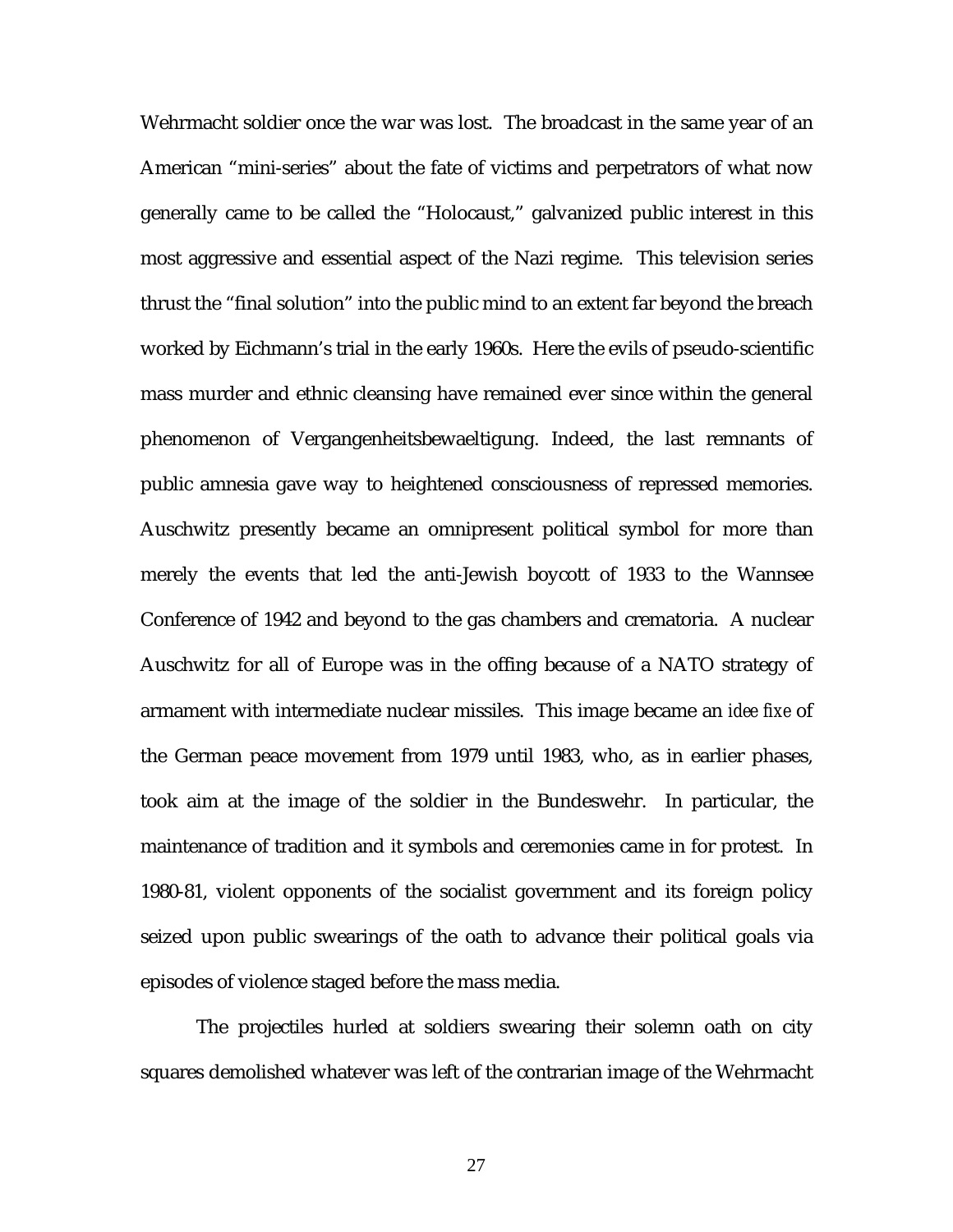in the policy of the West German military. In response, the socialist government abandoned the policy on military tradition put forward a decade and a half earlier and proscribed symbolic and institutional links of any kind with the Wehrmacht. The 1982 guidelines on military tradition, which were among the final acts of socialist Hans Apel's defense ministry, brought a climax to the political struggle about the image of the Wehrmacht that broke out in late-1976 with the Rudel scandal. As such, the senior defense leadership junked earlier policy, whose origins lay in the first years of the Federal Republic and its new army. The debate circa 1976-82 was surely as much about German civil-military relations in the midst of the last Cold War missile crisis as it was about Rudel's biography and the swearing of the oath. At the same time, this struggle was also connected with the bi-polarities of pacifism and anti-military sentiment among socialists in conflict with the obligations of the Helmut Schmidt government to maintain Atlantic alliance solidarity and to take account of the needs of military professionalism in a democracy. The events of the early-1980s, however, were but a prelude to yet further incidents and debate that have continued to the close of the decade and the end of the century.<sup>40</sup>

#### **Some Thoughts on the Image of the Wehrmacht in the 1990s**

 In the year since, there unfolded further episodes wherein the semicriminal nature of the leadership of the Wehrmacht or of its soldiers generally

<sup>40</sup> Abenheim, Iron Cross, pp. 270-289.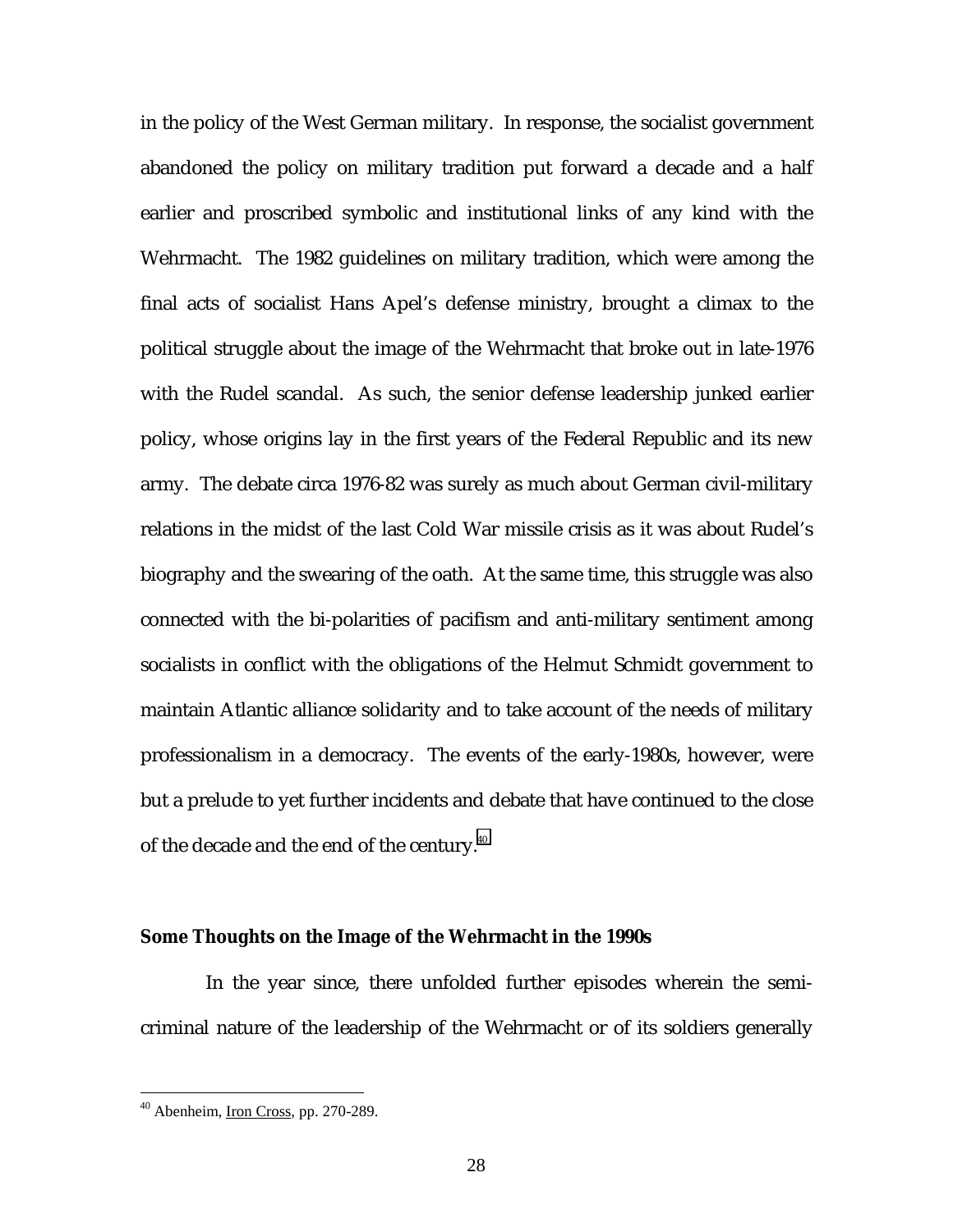became an issue: the 1985 controversy about President Ronald Reagan honoring Wehrmacht and Waffen-SS dead at Bitburg; the 1986-87 question of President Kurt Waldheim's service while an intelligence officer in the Balkans; the writings of the late- Professor Andreas Hillgruber about the defensive battles against the Red Army in the last stages of the war that became co-mingled with the controversial ideas of Ernst Nolte in the so-called "Historikerstreit." of 1986-88.<sup>41</sup> For anyone who had reflected on the foregoing, one found a familiar set of arguments pro and contra as regards the soldiers of the Wehrmacht, the nature of military professionalism, the limits of soldierly obedience, the honoring of martial virtues and the criminal acts of soldiers and national socialists.

 In the interval, the world historical changes of the year 1989 have given new energy to this traditional debate of Federal German politics. Momentous alterations in politics and society naturally must increase interest in a literate public about the meaning of the past. The collapse of the Soviet system and the revival of actual war in Europe and nearby, in which organized violence for political ends of an especially brutal kind surprised and confused makers of policy, touched the German public mind very differently than did the events of fifty-five years ago. Germany must now come to grips with the experience of the German Democratic Republic as well as that of the Third Reich. One must do so as the waning years of the century have turned violent. This extraordinary series of events has coincided with a general trend in the western world to see the

<sup>41</sup> Evans, Hitler's Shadow; Maier, Unmasterable Past.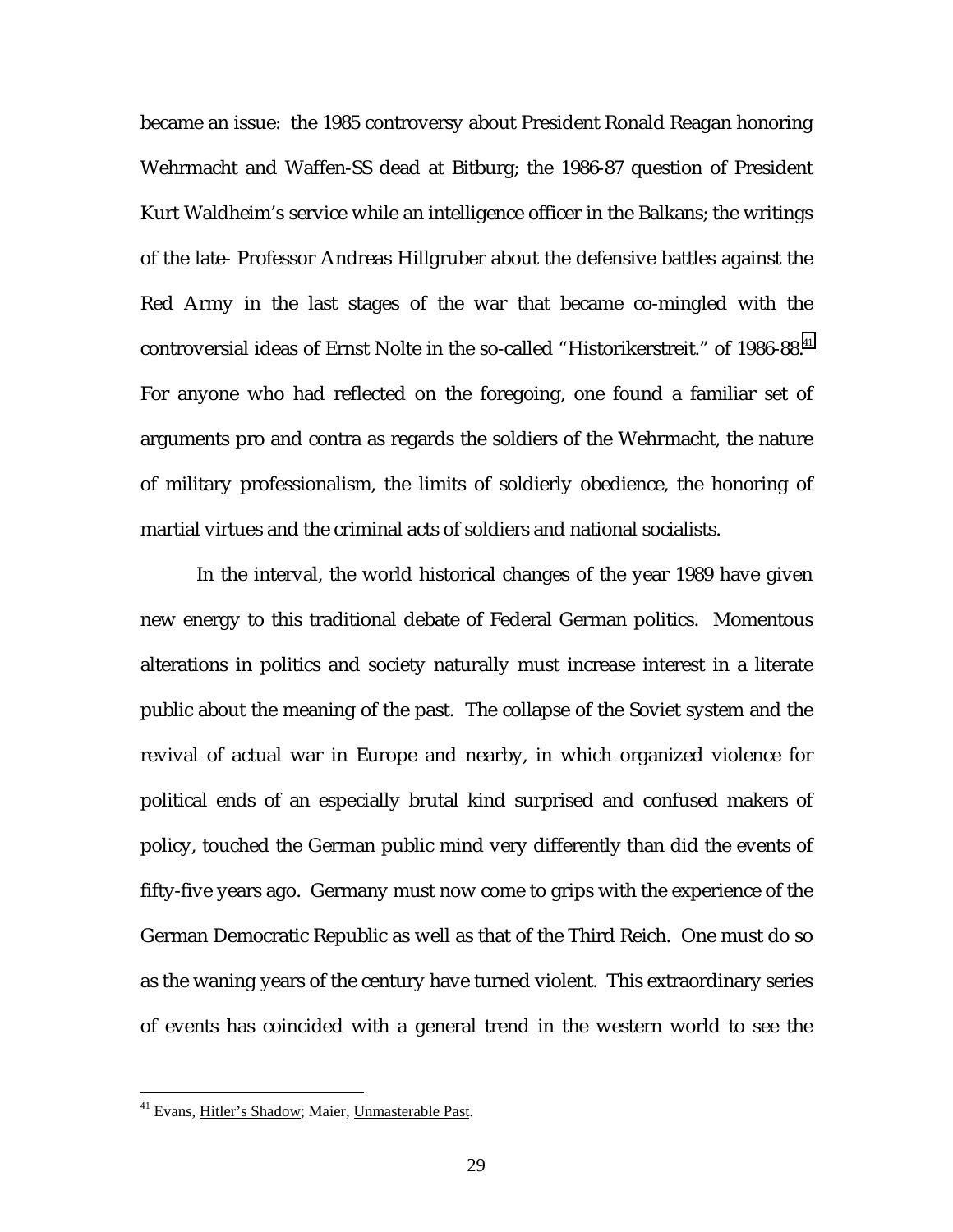Holocaust, as a far more central aspect of national socialism and the Second World War than had been the case in previous years. The enthusiastic popular reception in Germany of Stephen Spielberg's film of 1993 *Schindler's List* and of Daniel Goldhagen's volume of 1996 on German popular race hatred and the murder of Jews speaks to this trend.<sup>42</sup> The foregoing overshadowed debate as to why certain Bundeswehr barracks are named for former soldiers, who by modern criteria, have an unacceptable political reputation. Events in the Balkans and in the realm of memory dominated by Auschwitz also overwhelmed the discussions of 1994 and 1995 of how to commemorate the fiftieth anniversary of the 20 July 1944 attempt to kill Hitler and the fiftieth anniversary of war's end.

 Daniel Goldhagen's reductionist thesis of a uniquely German form of anti-Jewish blood lust, with which this writer disagrees, relies chiefly on the murderous progress of para-military formations of the Ordnungspolizei (Order Police) seconded by the Reichsfuehrer SS to cleanse ethnically rear areas of the eastern front.<sup>43</sup> In part, just as much as Goldhagen uses the work of other scholars of the Holocaust, he also builds on a body of historical scholarship that has followed the lead of John Keegan to examine the face of battle from the soldier's perspective.<sup>44</sup> Historical evidence that underscores the effects of political indoctrination as well as the ideological contents of soldiers' letters have

<sup>&</sup>lt;sup>42</sup> Daniel Goldhagen, Hitler's Willing Executioners: Ordinary Germans and the Holocaust (New York, 1996);a German discussion of Goldhagen's ideas is: Julius Schoeps, ed. Ein Volk von Moerdern? (Hamburg, 1996); a suggestive and useful critique of Goldhagen is Norman Finkelstein & Ruth Bettina<br>Birn, A Nation on Trial: The Goldhagen Thesis and Historical Truth (New York, 1998).

<sup>&</sup>lt;sup>43</sup> A useful treatment of the SS/police relationship is Friedrich Wilhelm, Die Polizei im NS Staat (Paderborn/Munich/Vienna, 1998).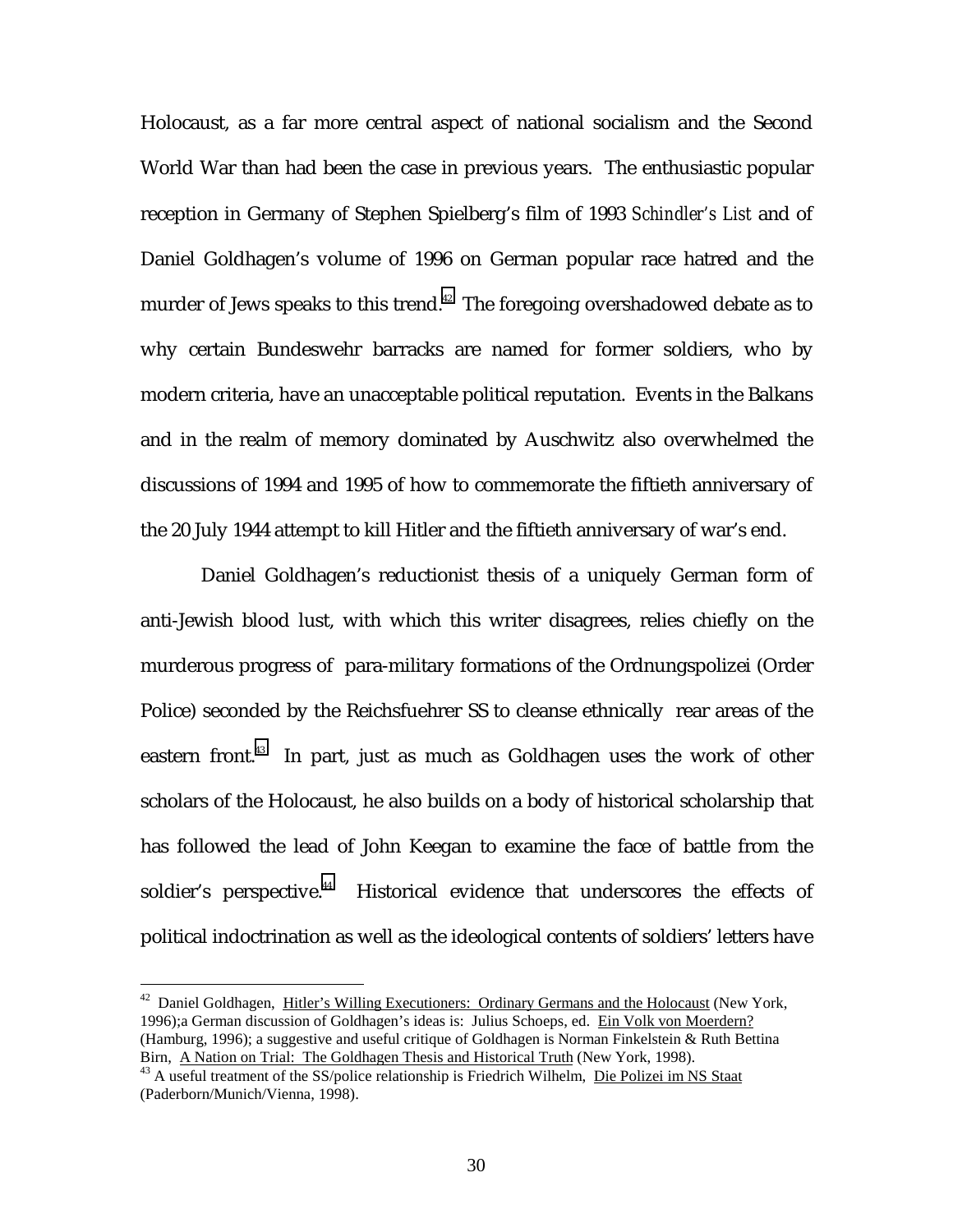further damaged the image soldier of the Wehrmacht that arose as a protest against re-education and the Nuremberg verdicts.<sup>45</sup> One might also observe that the search for the historical truth is poorly served when political pressure groups of any kind--particularly extremists--seize upon the soldier's honor as a political weapon. Such a move has often politicized soldiers and damaged their professional competence to the loss of all.

 To be sure, the present debate also arises naturally from civil-military tensions in a united Germany, where German armed forces imbedded within a Euro-Atlantic framework face new tasks and missions quite different from the strategic world of the  $1970s<sup>46</sup>$  Just as events connected with diplomacy and strategy acted as a factor for and against the honor of the Wehrmacht and its soldiers in the 1950s, 1960s, and 1970s, this dynamic is alive in the 1990s. The interpretation of the image of the Wehrmacht in the Bundeswehr now stands in the shadow of the Gulf War, the Somalian intervention, and the war in ex-Yugoslavia.<sup>47</sup> Discussion about war and soldiers leads one back to the

<sup>&</sup>lt;sup>44</sup> John Keegan, The Face of Battle (New York, 1976).<br><sup>45</sup> Bartov, Hitler's Army; further examinations of this fruitful set of sources are: Stephen G. Fritz, Frontsoldaten: The German Soldier in World War II (Lexington, 1995); Klaus Latzel, Deutsche Soldaten- nationalsozialistischer Krieg? (Paderborn/ Munich/Vienna, 1998); Detlef Vogel & Wolfram Wette, eds. Andere Helme--Andere Menschen? (Essen, 1995).<br><sup>46</sup> The impact of unification on the Bundeswehr as concerns the former East German military is analyzed in

this writer's work cited in note 2; of further interest on the East German military is Klaus Naumann, ed. NVA: Anspruch und Wirklichkeit (Hamburg/Bonn/Berlin, 1996); a progress report on this subject and on the German role in the Bosnian Stabiliization Force (SFOR) is: Han-Peter von Kirchbach, Mit Herz und Hand: Soldaten zwischen Elbe und Oder (Frankfurt/Main/Bonn 1998); the changes in German defense policy from 1989 until 1994 are visible in BMVg, eds. Weissbuch zur Sicherheit der Bundesrepublik<br>Deutschland und zur Lage und Zukunft der Bundeswehr (Bonn, 1994).

 $\frac{1}{47}$  A critical analysis of united Germany's greater role in extra-central European security is: Wolfgang Michal, Deutschland und der naechste Krieg (Berlin, 1995); an account of a uniting Germany in the Gulf War of 1990-1991 is: Michael J. Inacker, Unter Ausschluss der Oeffentlichkeit: Die Deutschen in der Golf Allianz (Bonn/Berlin, 1991); the view of the former Chief of Staff of the reform of the Bundeswehr in the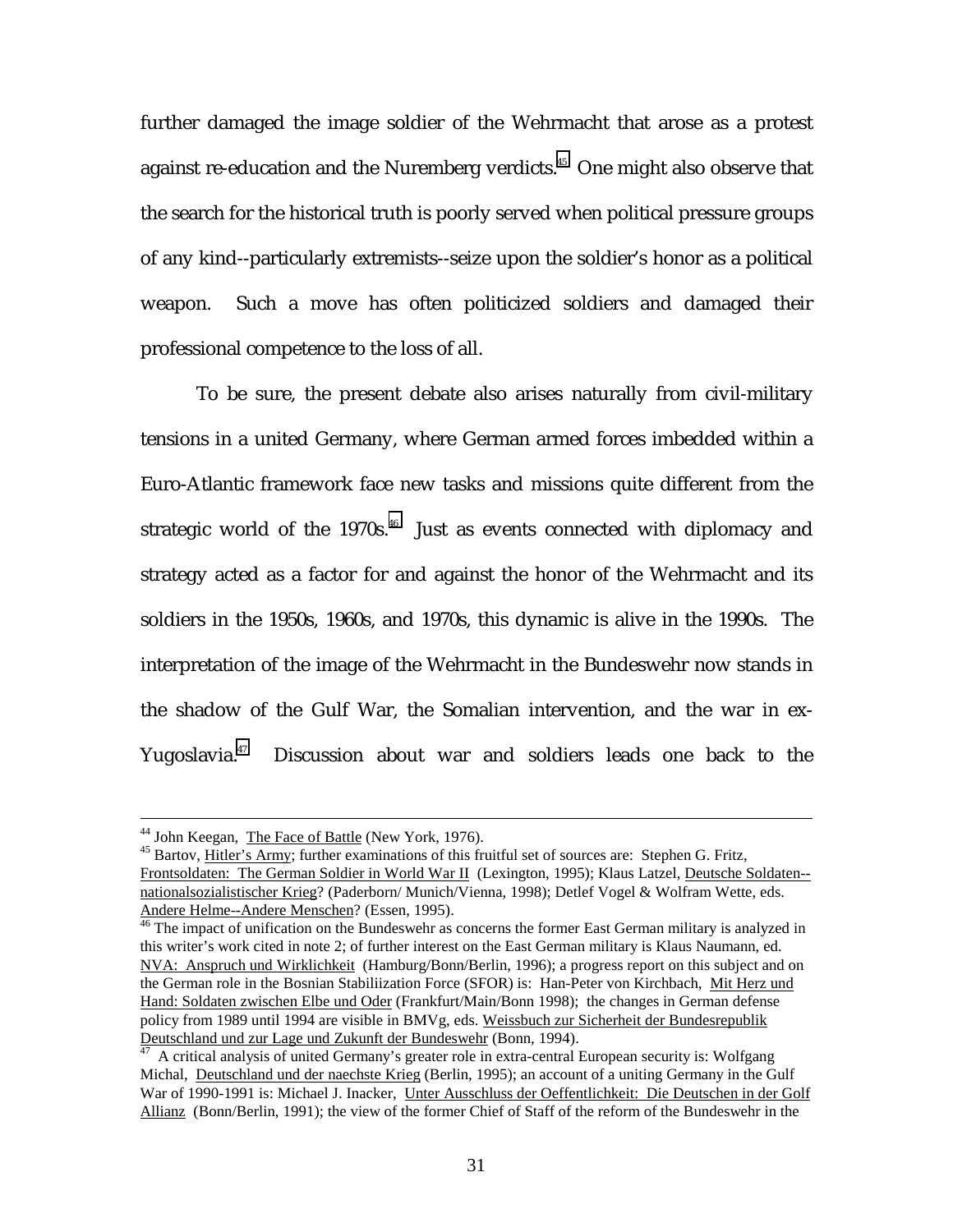Wehrmacht in the Balkans and forward to the NATO Stabilization Force in Bosnia and the Kosovo Force in Kosovo. As such this knotted set of issues exists within a continuum, where those anxious about strategy and armies in a democracy use the past to speak of present tensions about the soldier and the state in Germany. Few seem to keep the foregoing insight in mind, however, because of the ignorance of how past and present events are connected in the history of ideas in their dimension present in democratic civil-military relations.

 All public discussion about the image of the Wehrmacht, of which the exhibition on the crimes of the Wehrmacht is a noteworthy example, stands in this continuity of debate. This writer finds many of the arguments vital at the end of the present decade to be overdrawn; this being said, however, this subject has always tended toward extremes because of how debates about the past and the soldier in the state have generally had a polarizing effect in Germany. Such civil-military exchange has become the hallmark of a sound, effective German democracy in which Vergangenheitsbewaeltigung remains a controversial, but central feature. This most recent phase of contention surely has gained gravity from how the end of the Cold War era has accelerated the pace of political and social change in central Europe. The onset of the new era has thrown open to public scrutiny practically the whole record of mass politics, war in the machine

<sup>1990</sup>s is: Klaus Naumann, Die Bundeswehr in einer Welt im Umbruch (Berlin, 1994); of further interest by, and for German soldiers, are these volumes on civil-military relations of the 1990s: Joachim Weber, ed. Armee in Kreuzfeuer (Munich, 1997); Heinz Karst, Die Bundeswehr in der Krise (Munich, 1997); Gerd Schultze-Rhondorf, Wozu Noch Tapfer Sein? (Graefeling, 1998); Domink A. Faust, Vetrauenskrise in der Bundeswehr (Graefeling, 1998), an insightful monograph on German security, defense and civil-military